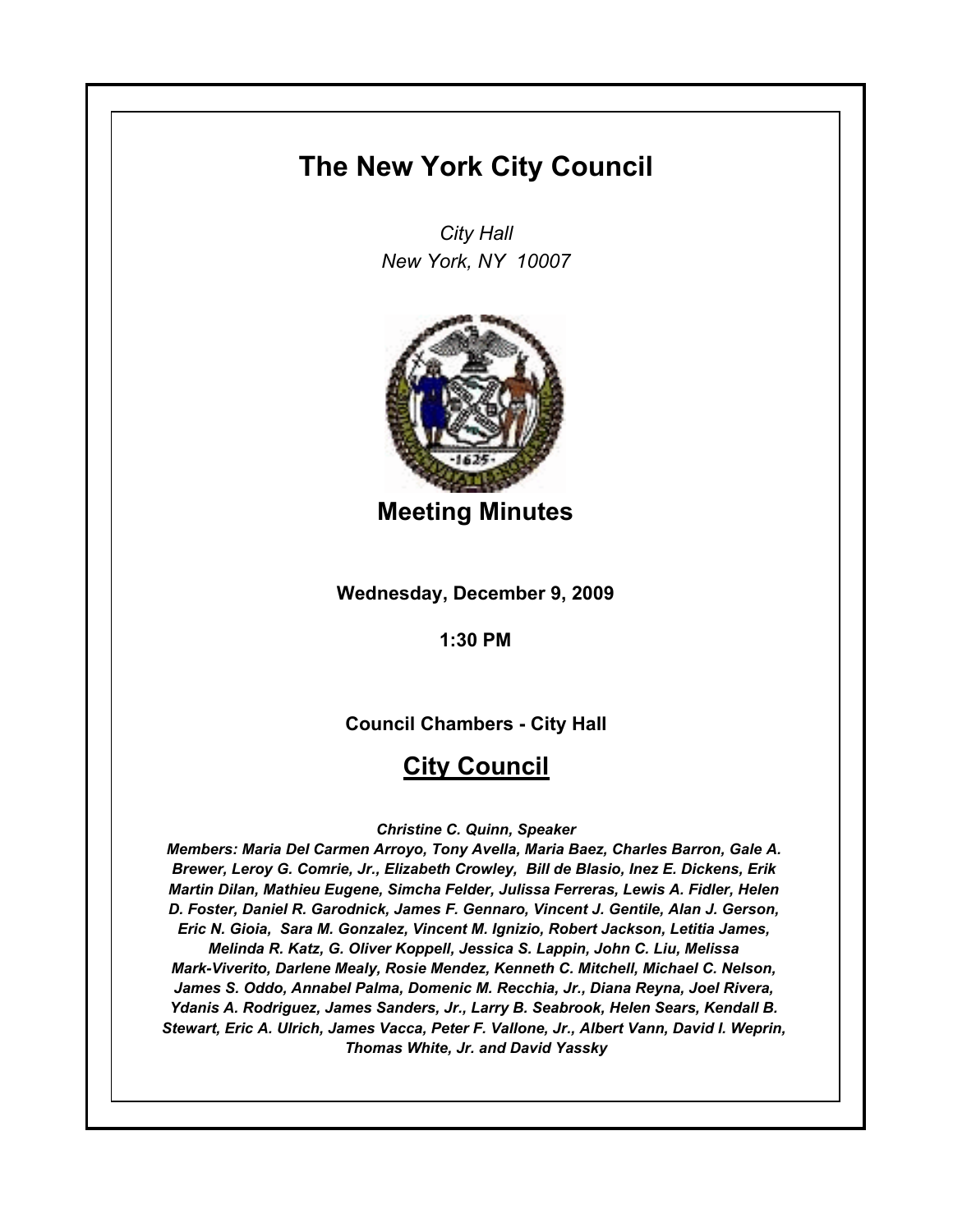### *The President Pro Tempore (Council Member Dickens)*

### 1. Roll Call

### **Present,**

Arroyo, Avella, Barron, Brewer, Comrie Jr., Crowley, de Blasio, Dickens, Dilan, Eugene, Felder, Ferreras, Fidler, Foster, Garodnick, Gennaro, Gentile, Gerson, Gioia, Gonzalez, Ignizio, Jackson, James, Katz, Koppell, Lappin, Liu, Mark-Viverito, Mealy, Mendez, Mitchell, Nelson, Oddo, Palma, Speaker Quinn, Recchia Jr., Reyna, Rivera, Sanders Jr., Seabrook, Sears, Stewart, Ulrich, Vacca, Vallone Jr., Vann, Weprin, White Jr., Yassky and Rodriguez

### **Excused,**

Baez and Gotbaum

*The presence of a quorum was announced by The President Pro Tempore (Council Member Dickens).*

*Editor's Note re Attendance and Voting for the Stated Council Meeting of December 9, 2009: This Stated Council Meeting of December 9, 2009 was opened and subsequently recessed on December 9, 2009 before being re-opened and adjourned on December 14, 2009. The Recessed Meeting held on December 14, 2009, therefore, is the continuation of this Stated Council Meeting of December 9, 2009. Though not present on December 9, 2009, Council Members Liu, Sanders, Seabrook and Rodriguez were present at the Recessed Meeting of December 9, 2009 held on December 14, 2009, and are thereby, considered present for attendance and voting purposes for the Stated Council Meeting of December 9, 2009. Council Members Liu, Sanders, Seabrook, and Rodriguez chose to cast affirmative votes on December 14, 2009 for the items coupled on the Land Use Call-ups and the General Order Calendar of the Stated Council Meeting held on December 9, 2009 (please see the LU Call-up and General Order vote printed in these Minutes of the Stated Council Meeting of December 9, 2009).*

### 2. Invocation

*The Invocation was delivered by: Rev. James B. Barnwell, Pastor, Mt. Olivet Baptist Church, 202-03 Hollis Avenue, Hollis, N.Y. 11412.*

*Council Member Comrie moved to spread the Invocation in full upon the Record.*

### 3. Adoption of Minutes

*Council Member Nelson moved that the Minutes of the Stated Meeting of October 28, 2009 be adopted as printed.*

*At a certain point, Council Member Rivera assumed the Chair as the President Pro Tempore.*

### 4. Messages & Papers from the Mayor

# **M 1688-2009 Communication from the Mayor - Mayors veto and disapproval message of Introductory Number 662-A, in relation to clergy parking permits.**

*Attachments:* Committee Report

**This Mayor's Message was Referred to Comm by Council to the Committee on Transportation**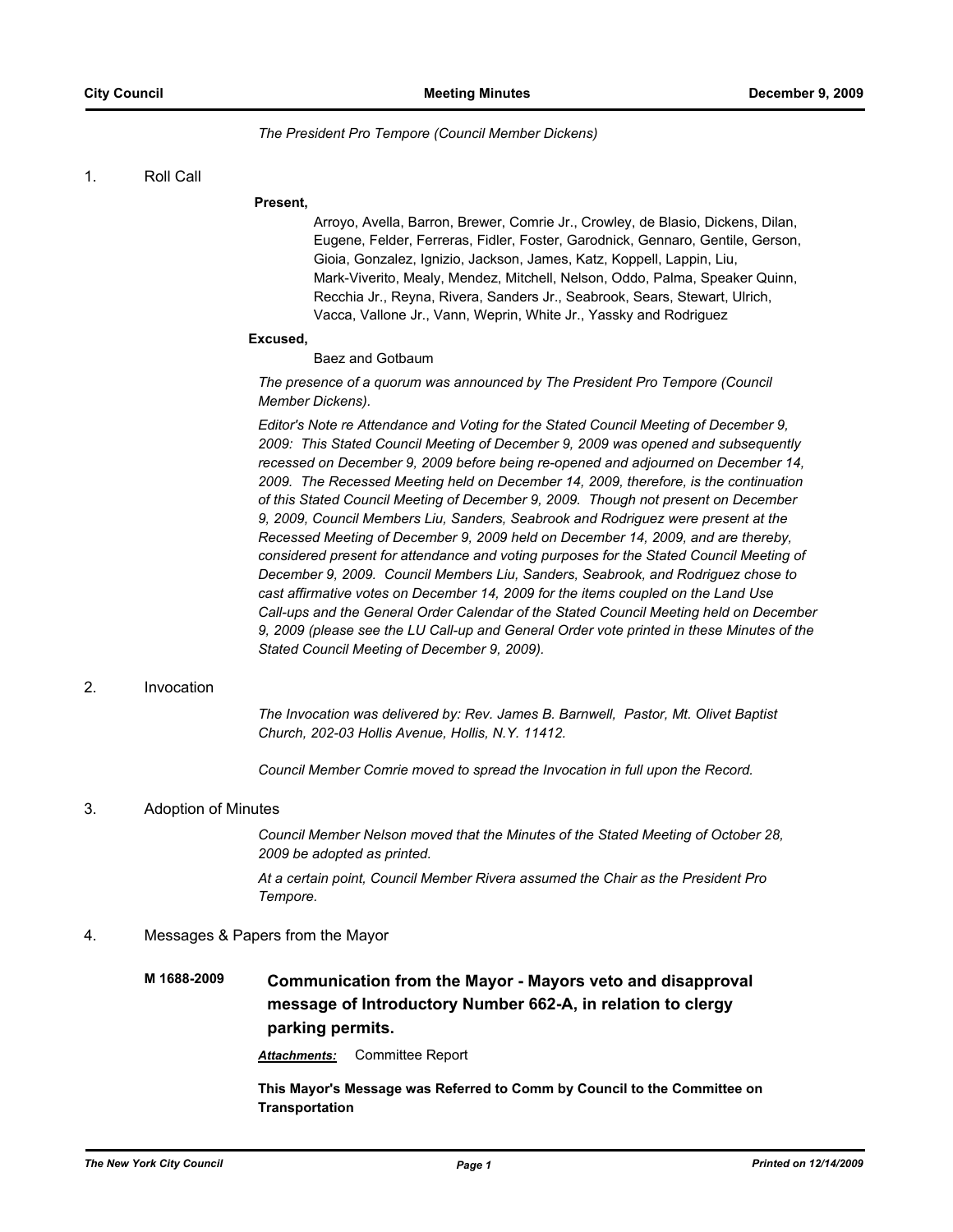# **M 1689-2009 Communication from the Mayor - Mayors veto and disapproval message of Introductory Number 907, in relation to establishing a grace period for certain parking violations.**

*Attachments:* Committee Report

**This Mayor's Message was Referred to Comm by Council to the Committee on Transportation**

- 5. Communications from City, County & Borough Offices
	- **M 1690-2009 Communication from the Comptroller Submitting projection of the City's debt-incurring power for Fiscal Years 2010-2013, pursuant to Section 232 of the New York City Charter.**

**This Communication was Rcvd, Ord, Prnt, Fld by Council**

6. Petitions and Communications

*None*

7. Land Use Call-Ups

*The President Pro Tempore (Council Member Rivera) put the question whether the Council would agree with and adopt such motion which was decided in the affirmative by the following vote:*

## **M 1691-2009 By Council Member Katz**

**Application no. 20105147 TCM, pursuant to §20-226 of the Administrative Code of the City of New York, concerning the petition of Rajmar Holdings, Inc. d/b/a Hudson Bar & Books to continue, to maintain and operate an unenclosed sidewalk café located at 636 Hudson Street, Borough of Manhattan, Council District no. 3. This application is subject to review and action by the Land Use Committee only if called-up by vote of the Council pursuant to Rule 11.20b of the Council and §20-226(g) of the New York City Administrative Code.**

**A motion was made that this Land Use Call-Up be Approved, by Council approved by Roll Call.**

### **Affirmative,** 50 -

Arroyo, Avella, Barron, Brewer, Comrie Jr., Crowley, de Blasio, Dickens, Dilan, Eugene, Felder, Ferreras, Fidler, Foster, Garodnick, Gennaro, Gentile, Gerson, Gioia, Gonzalez, Ignizio, Jackson, James, Katz, Koppell, Lappin, Liu, Mark-Viverito, Mealy, Mendez, Mitchell, Nelson, Oddo, Palma, Speaker Quinn, Recchia Jr., Reyna, Rivera, Sanders Jr., Seabrook, Sears, Stewart, Ulrich, Vacca, Vallone Jr., Vann, Weprin, White Jr., Yassky and Rodriguez

**Excused,** 1 -

Baez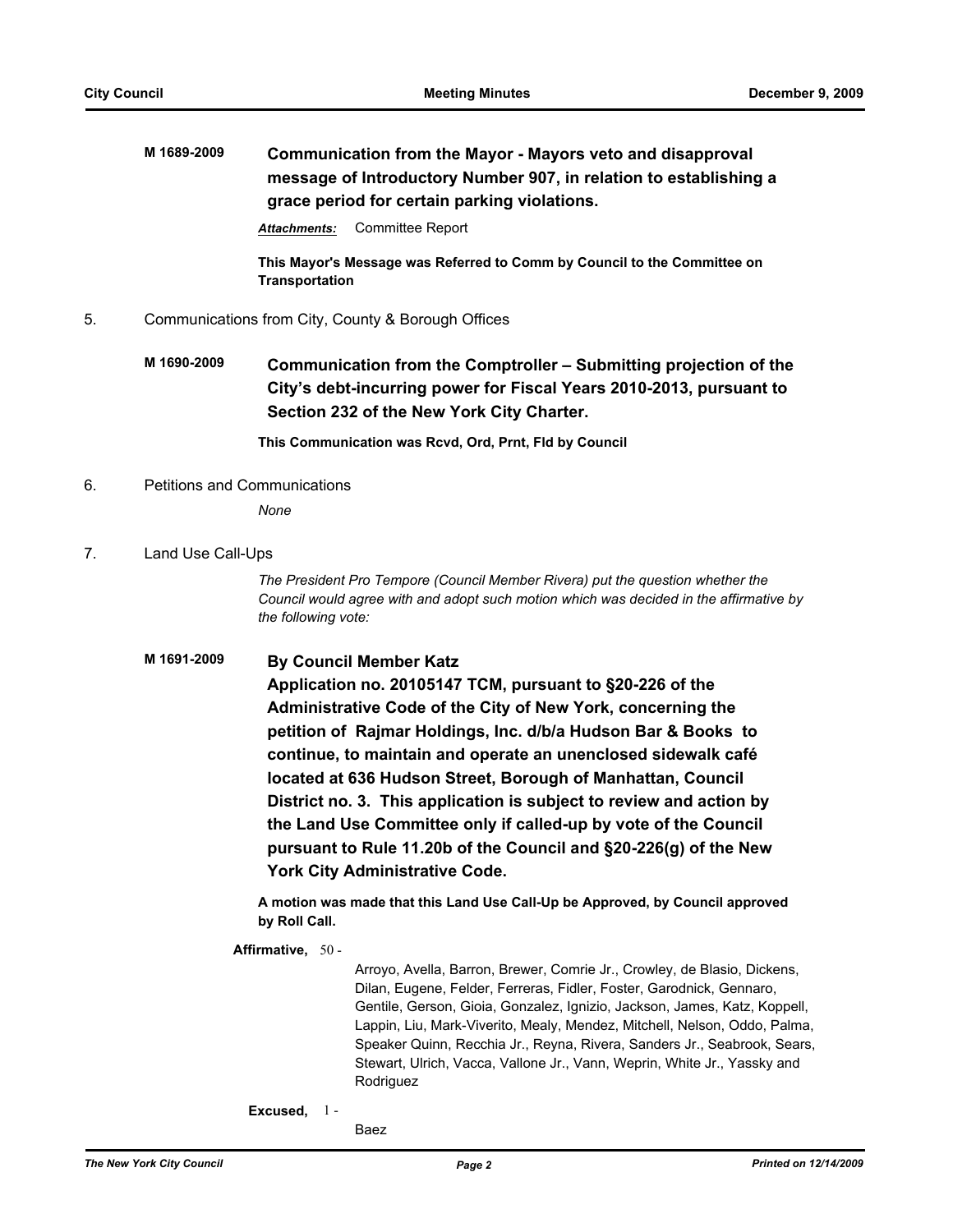*At this point, the President Pro Tempore (Council Member Rivera) declared that the aforementioned item was adopted and referred to the Committee on Land Use and to the appropriate Land Use Subcommittee.*

*Editor's Note: The revised LU Call-up vote is 50-0-0 (superseding the original December 9, 2009 vote of 46-0-0; for further explanation of the revised lu call-up vote, please see the Editor's Note re Attedance and Voting for the Stated Council Meeting of December 9, 2009 printed after the Roll Call for Attendance in these Minutes).*

- 8. Communication from the Speaker
- 9. Discussion of General Orders
- 10. Reports of Special Committees *None*
- 11. Reports of Standing Committees

Report of the Committee on Environmental Protection

## **Int 0476-2006 A Local Law to amend the administrative code of the city of New York, in relation to benchmarking the energy and water efficiency of buildings.**

*Attachments:* Int. No. 476 - 11/15/06, Proposed Int. No. 476-A - 6/26/09, Committee Assignment Change, Committee Report 6/27/08, Hearing Transcript 6/27/08, Hearing Testimony 6/27/08, Committee Report 6/26/09, Hearing Transcript 6/26/09, Hearing Testimony 6/26/09, Committee Report 12/8/09, Res. No. 2289, Fiscal Impact Statement, Committee Report - Stated Meeting 12/9/09

*With Message of Necessity*

**A motion was made that this Introduction be Approved by Council approved by Consent Roll Call.**

### **Int 0564-2007 A Local Law to amend the administrative code of the city of New York, in relation to establishing a New York city energy code.**

*Attachments:* Int. No. 564 - 4/23/07, Proposed Int. No. 564-A - 6/29/09, Committee Assignment Change, Committee Report 6/26/09, Hearing Transcript 6/26/09, Hearing Testimony 6/26/09, Committee Report 12/8/09, Res. No. 2289, Fiscal Impact Statement, Committee Report - Stated Meeting 12/9/09

*With Message of Necessity*

**A motion was made that this Introduction be Approved by Council approved by Consent Roll Call.**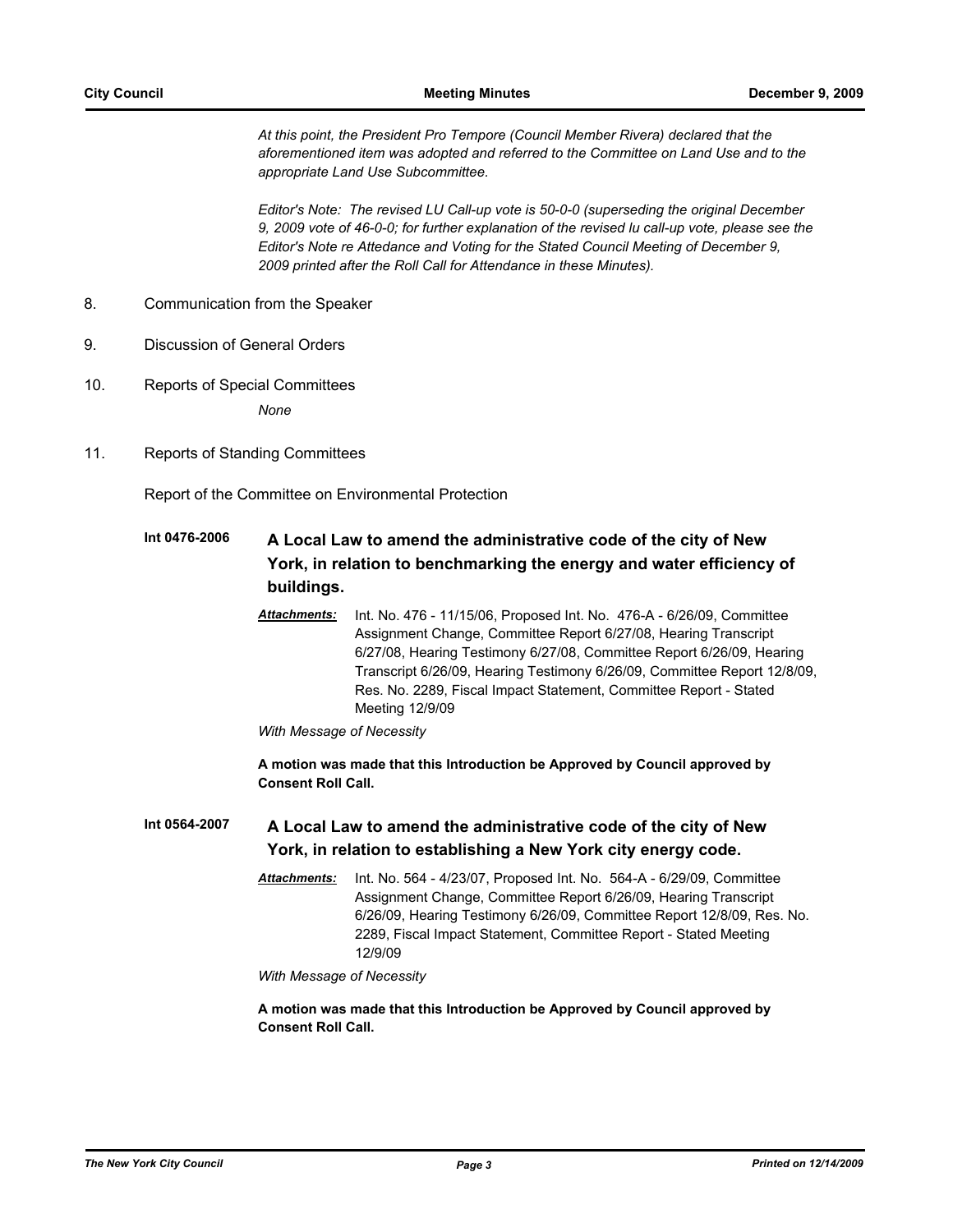| Int 0967-2009        | A Local Law to amend the New York city charter and the<br>administrative code of the city of New York, in relation to requiring<br>energy audits and retro-commissioning of base building systems<br>of certain buildings and retro-fitting of certain city-owned buildings.                                                                                                                                                           |
|----------------------|----------------------------------------------------------------------------------------------------------------------------------------------------------------------------------------------------------------------------------------------------------------------------------------------------------------------------------------------------------------------------------------------------------------------------------------|
| <u> Attachments:</u> | Committee Report 6/26/09, Int. No. 967 - 4/22/09, Hearing Transcript<br>6/26/09, Hearing Testimony 6/26/09, Committee Report 12/8/09, Res. No.<br>2289, Fiscal Impact Statement, Committee Report - Stated Meeting<br>12/9/09                                                                                                                                                                                                          |
|                      | With Message of Necessity                                                                                                                                                                                                                                                                                                                                                                                                              |
| Roll Call.           | A motion was made that this Introduction be Approved by Council approved by                                                                                                                                                                                                                                                                                                                                                            |
| Affirmative, 45 -    | Arroyo, Avella, Barron, Brewer, Comrie Jr., Crowley, de Blasio, Dickens,<br>Eugene, Ferreras, Fidler, Foster, Garodnick, Gennaro, Gentile, Gerson,<br>Gioia, Gonzalez, Jackson, James, Katz, Koppell, Lappin, Liu,<br>Mark-Viverito, Mealy, Mendez, Mitchell, Nelson, Palma, Speaker Quinn,<br>Recchia Jr., Reyna, Rivera, Sanders Jr., Seabrook, Sears, Stewart, Vacca,<br>Vallone Jr., Vann, Weprin, White Jr., Yassky and Rodriguez |
| Negative, $5 -$      | Dilan, Felder, Ignizio, Oddo and Ulrich                                                                                                                                                                                                                                                                                                                                                                                                |
| Excused, $1 -$       | Baez                                                                                                                                                                                                                                                                                                                                                                                                                                   |
| Int 0973-2009        | A Local Law to amend the administrative code of the city of New<br>York, in relation to upgrading lighting systems and the installation<br>of sub-meters in certain buildings.                                                                                                                                                                                                                                                         |
| Attachments:         | Int. No. 973 - 4/22/09, Committee Report 6/26/09, Hearing Transcript<br>6/26/09, Hearing Testimony 6/26/09, Committee Report 12/8/09, Res. No.<br>2289, Fiscal Impact Statement, Committee Report - Stated Meeting<br>12/9/09                                                                                                                                                                                                          |
|                      | With Message of Necessity                                                                                                                                                                                                                                                                                                                                                                                                              |
| <b>Roll Call.</b>    | A motion was made that this Introduction be Approved by Council approved by                                                                                                                                                                                                                                                                                                                                                            |
| Affirmative, 48 -    | Arroyo, Avella, Barron, Brewer, Comrie Jr., Crowley, de Blasio, Dickens,<br>Dilan, Eugene, Ferreras, Fidler, Foster, Garodnick, Gennaro, Gentile,<br>Gerson, Gioia, Gonzalez, Jackson, James, Katz, Koppell, Lappin, Liu,                                                                                                                                                                                                              |

Mark-Viverito, Mealy, Mendez, Mitchell, Nelson, Oddo, Palma, Speaker Quinn, Recchia Jr., Reyna, Rivera, Sanders Jr., Seabrook, Sears, Stewart, Ulrich, Vacca, Vallone Jr., Vann, Weprin, White Jr., Yassky and Rodriguez

### **Negative,** 2 -

Felder and Ignizio

### **Excused,** 1 -

Baez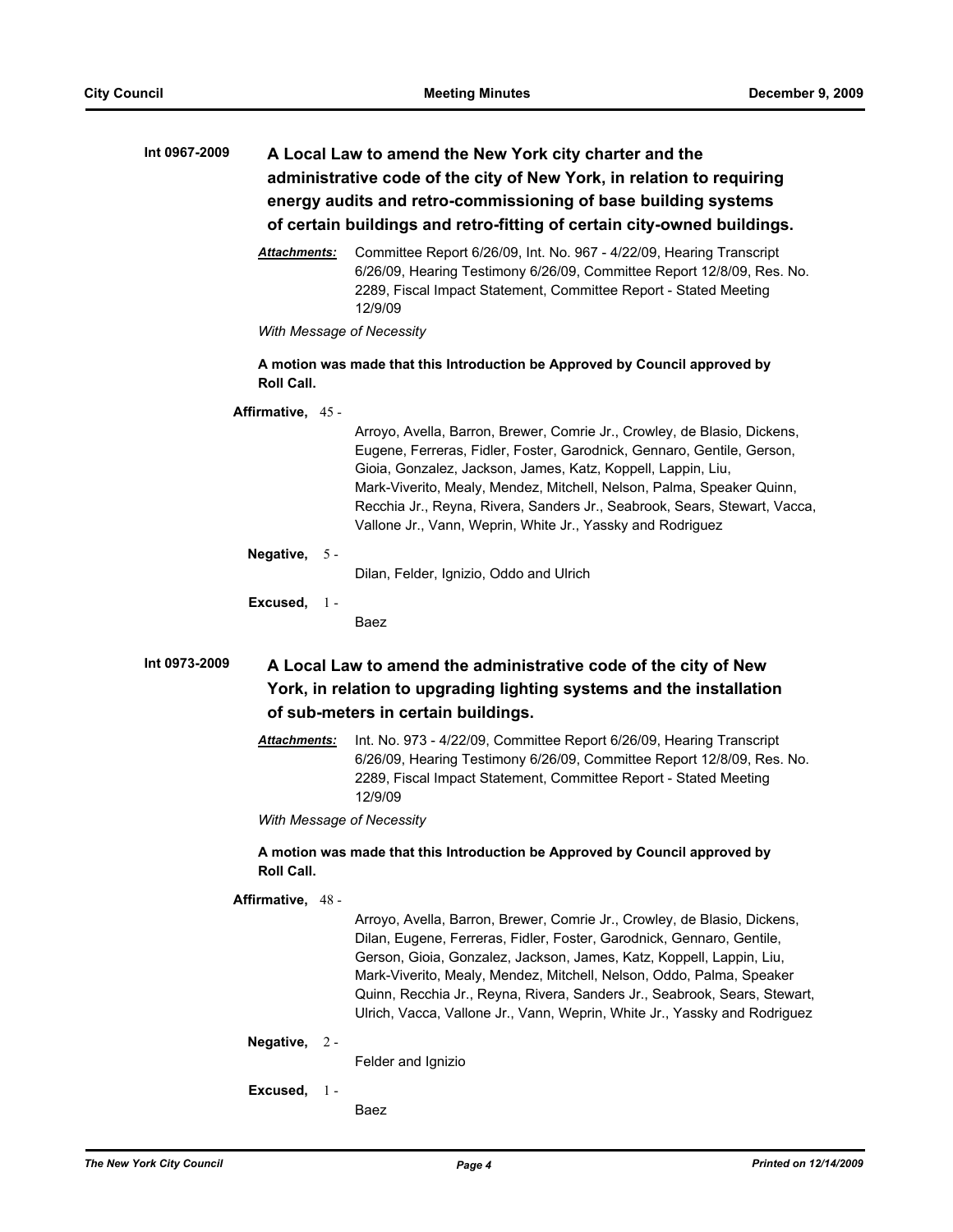**Res 2289-2009 Resolution pursuant to the New York State Environmental Quality Review Act setting forth findings of the Council concerning the environmental review conducted for Proposed Int. No. 476-A, Proposed Int. No. 564-A, Proposed Int. No. 967-A and Proposed Int. No. 973-A.**

*Attachments:* Committee Report 12/8/09, Committee Report - Stated Meeting 12/9/09

**A motion was made that this Resolution be Approved, by Council approved by Consent Roll Call.**

Report of the Committee on Land Use

**LU 1227-2009 Uniform Land Use Review Procedure application no. C 090413 ZMK pursuant to §197-c and §197-d of the New York City Charter, concerning changes to the zoning map, Section No.13b, Borough of Brooklyn, Council District no. 34**

> *Attachments:* Land Use Calendar - Week of November 9 - November 20, 2009, Postponement of the Planning Subcommittee Meeting to 11/19/2009, Land Use Calendar - Week of November 23 - November 27, 2009, Cancellation of Planning Subcommittee Meeting Scheduled for November 23 2009, Land Use Calendar - Week of November 30 - December 4, 2009, Subcommittee Meetings Change, Hearing Transcript - Planning 11/19/09, Hearing Testimony - Planning 11/19/09, Reconvening of the Recessed Meetings on 12/7/09, Hearing Transcript - Planning 12/2/09, Hearing Transcript - Planning 12/3/09

**This Land Use Application was Approved with Modifications and Referred to the City Planning Commission pursuant to Rule 11.70(b) of the Rules of the Council and Section 197-(d) of the New York City Charter.**

- **LU 1228-2009 Zoning resolution amendment application no. N 090414 ZRK, pursuant to Sections 197-d and 200 of the New York City Charter, respecting changes in the text of the Zoning Resolution, relating to Article II, Chapter 3, Sections 23-90, inclusive.**
	- *Attachments:* Postponement of the Planning Subcommittee Meeting to 11/19/2009, Land Use Calendar - Week of November 23 - November 27, 2009, Cancellation of Planning Subcommittee Meeting Scheduled for November 23 2009, Land Use Calendar - Week of November 30 - December 4, 2009, Subcommittee Meetings Change, Hearing Transcript - Planning 11/19/09, Reconvening of the Recessed Meetings on 12/7/09, Hearing Testimony - Planning 11/19/09, Land Use Calendar - Week of November 9 - November 20, 2009, Hearing Transcript - Planning 12/2/09, Hearing Transcript - Planning 12/3/09

**This Land Use Application was Approved with Modifications and Referred to the City Planning Commission pursuant to Rule 11.70(b) of the Rules of the Council and Section 197-(d) of the New York City Charter. to the City Planning Commission**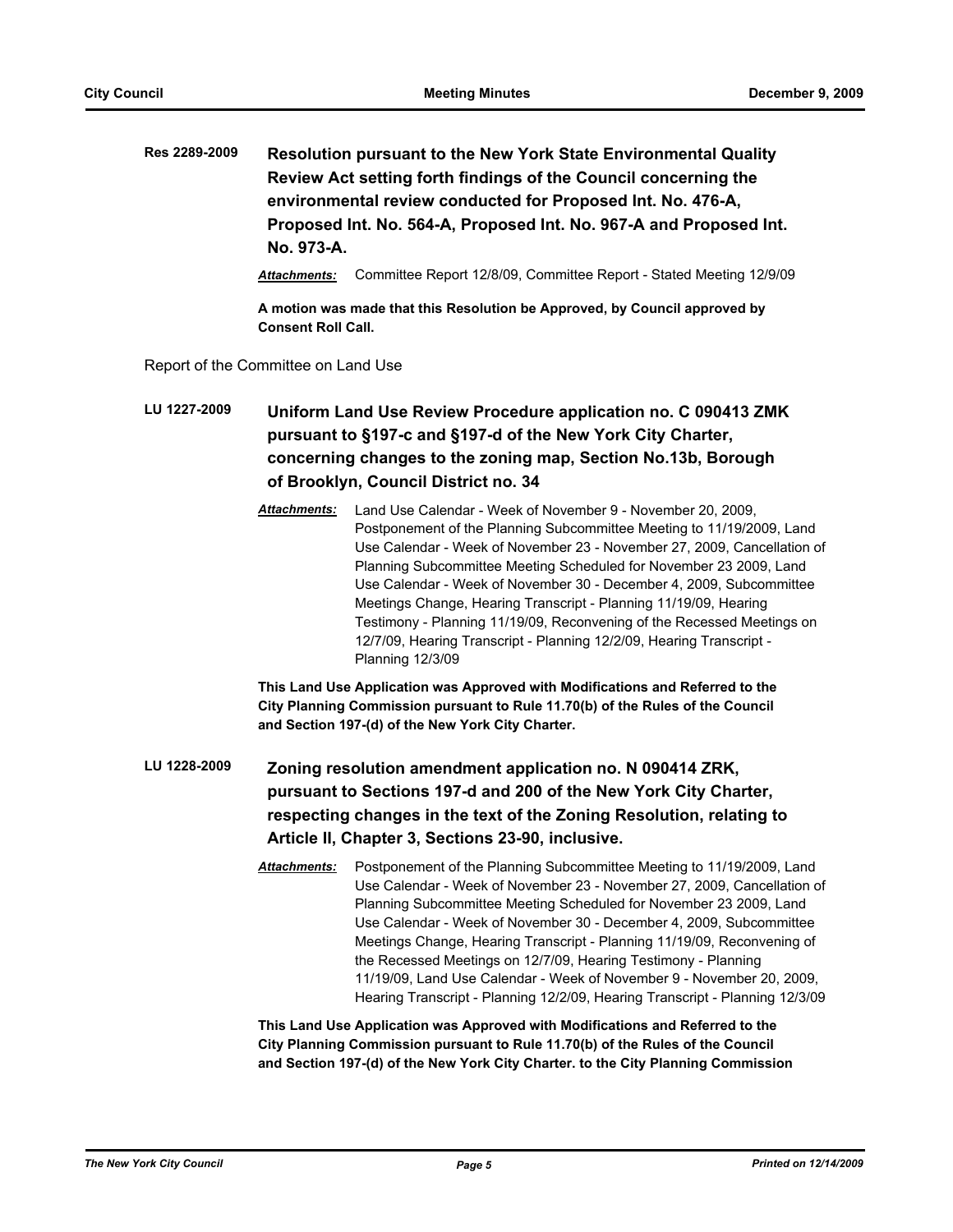# **LU 1229-2009 Uniform land use review procedure, application no. C 090415 HUK pursuant to §197-c and §197-d of the Charter of the City of New York and §505 of the General Municipal Law concerning the approval of an amendment to the Broadway Triangle Urban Renewal Plan, Borough of Brooklyn, Council District no. 34.**

*Attachments:* Land Use Calendar - Week of November 9 - November 20, 2009, Postponement of the Planning Subcommittee Meeting to 11/19/2009, Land Use Calendar - Week of November 23 - November 27, 2009, Cancellation of Planning Subcommittee Meeting Scheduled for November 23 2009, Land Use Calendar - Week of November 30 - December 4, 2009, Subcommittee Meetings Change, Hearing Transcript - Planning 11/19/09, Hearing Testimony - Planning 11/19/09, Reconvening of the Recessed Meetings on 12/7/09, Hearing Transcript - Planning 12/2/09, Hearing Transcript - Planning 12/3/09

**This Land Use Application was Approved with Modifications and Referred to the City Planning Commission pursuant to Rule 11.70(b) of the Rules of the Council and Section 197-(d) of the New York City Charter. to the City Planning Commission**

- **LU 1230-2009 Uniform land use review procedure application no. C 090416 HAK, an Urban Development Action Area Designation and Project, located within the Broadway Triangle URA, and the disposition of such property, Borough Brooklyn, Council District no. 33. This matter is subject to Council Review and action pursuant to §197-c and §197-d of the New York City Charter and Article 16 of the General Municipal Law.**
	- *Attachments:* Land Use Calendar Week of November 9 November 20, 2009, Postponement of the Planning Subcommittee Meeting to 11/19/2009, Land Use Calendar - Week of November 23 - November 27, 2009, Cancellation of Planning Subcommittee Meeting Scheduled for November 23 2009, Land Use Calendar - Week of November 30 - December 4, 2009, Subcommittee Meetings Change, Hearing Transcript - Planning 11/19/09, Hearing Testimony - Planning 11/19/09, Reconvening of the Recessed Meetings on 12/7/09, Hearing Transcript - Planning 12/2/09, Hearing Transcript - Planning 12/3/09

**This Land Use Application was Approved with Modifications and Referred to the City Planning Commission pursuant to Rule 11.70(b) of the Rules of the Council and Section 197-(d) of the New York City Charter. to the City Planning Commission**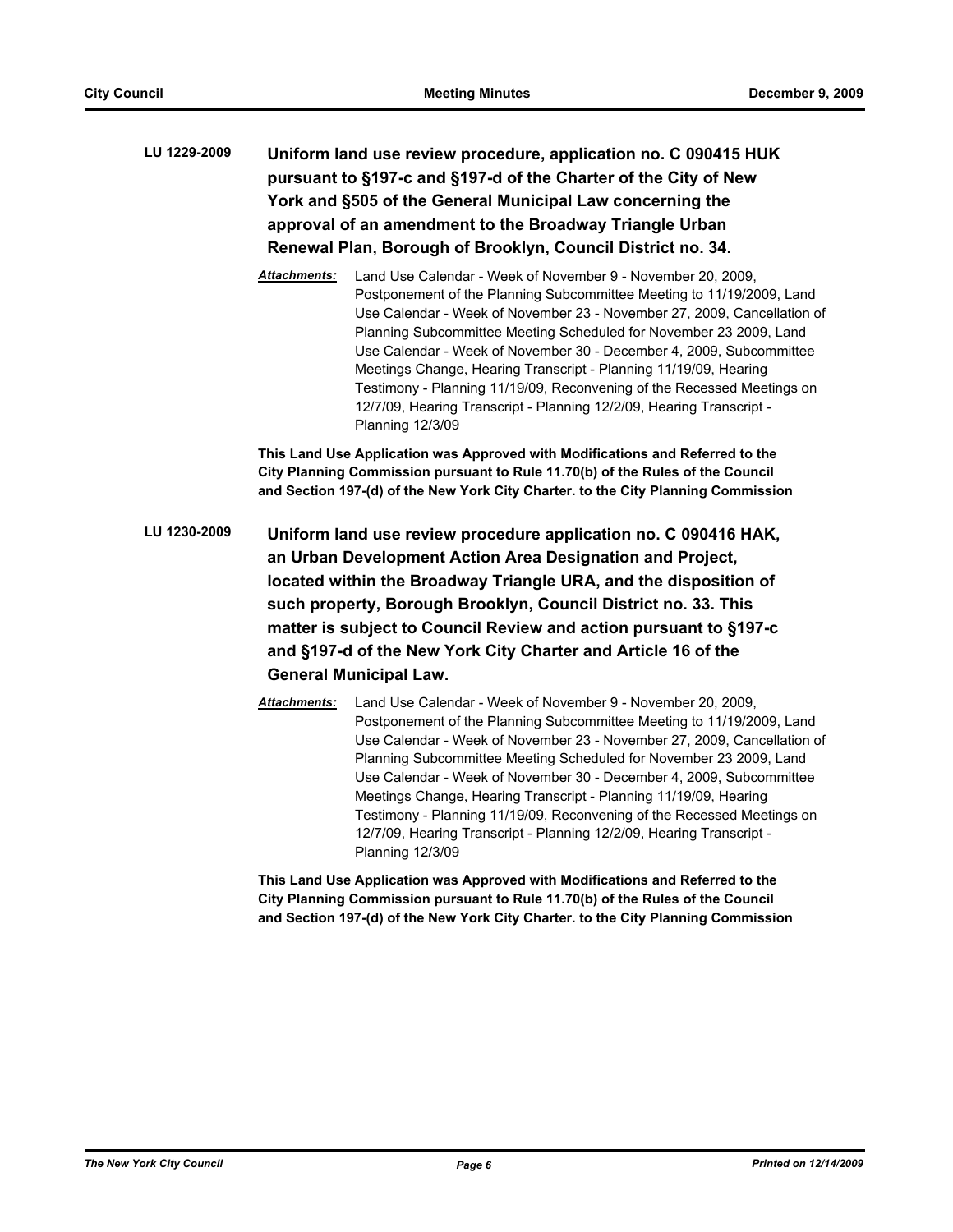| LU 1255-2009  | Application no. C 080039 ZMM submitted by West 129th Street<br>Realty I LLC and West 129th Street Realty II LLC pursuant to<br>Sections 197-c and 201 of the New York City Charter for an<br>amendment of the Zoning Map, Section 6a, changing from an R7-2<br>District to an R7A District and changing from an M1-1 District to an<br>R7A                                                                               |                                                                                                                                                                                                                                                                                                                                                                                                                                                                                                                                                                                                                                                       |
|---------------|--------------------------------------------------------------------------------------------------------------------------------------------------------------------------------------------------------------------------------------------------------------------------------------------------------------------------------------------------------------------------------------------------------------------------|-------------------------------------------------------------------------------------------------------------------------------------------------------------------------------------------------------------------------------------------------------------------------------------------------------------------------------------------------------------------------------------------------------------------------------------------------------------------------------------------------------------------------------------------------------------------------------------------------------------------------------------------------------|
|               | Attachments:                                                                                                                                                                                                                                                                                                                                                                                                             | Land Use Calendar - Week of November 9 - November 20, 2009, Land Use<br>Calendar - Week of November 23 - November 27, 2009, Land Use Calendar<br>- Week of November 30 - December 4, 2009, Hearing Testimony - Zoning<br>11/17/09, Hearing Transcript - Zoning 11/17/09, Subcommittee Meetings<br>Change, Hearing Trancript - Zoning 11/23/09, Reconvening of the Recessed<br>Meetings on 12/7/09, Hearing Transcript - Zoning 12/3/09, Hearing<br>Transcript - Land Use 12/3/09, Hearing Testimony - Zoning 11/23/09                                                                                                                                 |
|               |                                                                                                                                                                                                                                                                                                                                                                                                                          | A motion was made that this Land Use Application be Approved, by Council<br>approved by Consent Roll Call.                                                                                                                                                                                                                                                                                                                                                                                                                                                                                                                                            |
| Res 2292-2009 |                                                                                                                                                                                                                                                                                                                                                                                                                          | Resolution approving the decision of the City Planning<br>Commission on ULURP No. C 080039 ZMM, a Zoning Map<br>amendment (L.U. No. 1255).                                                                                                                                                                                                                                                                                                                                                                                                                                                                                                            |
|               | Attachments:                                                                                                                                                                                                                                                                                                                                                                                                             | <b>Committee Report</b>                                                                                                                                                                                                                                                                                                                                                                                                                                                                                                                                                                                                                               |
|               | <b>Consent Roll Call.</b>                                                                                                                                                                                                                                                                                                                                                                                                | A motion was made that this Resolution be Approved, by Council approved by                                                                                                                                                                                                                                                                                                                                                                                                                                                                                                                                                                            |
| LU 1269-2009  | Uniform land use review procedure application no. C 100014 HAK<br>an Urban Development Action Area Designation and Project and<br>the disposition of such property, located at 371 Van Siclen Avenue,<br>Borough of Brooklyn, Council District no. 37. This matter is subject<br>to Council Review and action pursuant to §197-c and §197-d of the<br>New York City Charter and Article 16 of the General Municipal Law. |                                                                                                                                                                                                                                                                                                                                                                                                                                                                                                                                                                                                                                                       |
|               | Attachments:                                                                                                                                                                                                                                                                                                                                                                                                             | Land Use Calendar - Week of November 9 - November 20, 2009,<br>Postponement of the Planning Subcommittee Meeting to 11/19/2009, Land<br>Use Calendar - Week of November 23 - November 27, 2009, Cancellation of<br>Planning Subcommittee Meeting Scheduled for November 23 2009, Land<br>Use Calendar - Week of November 30 - December 4, 2009, Subcommittee<br>Meetings Change, Hearing Transcript - Planning 11/19/09, Hearing<br>Testimony - Planning 11/19/09, Hearing Testimony - Planning 12/2/09,<br>Hearing Transcript - Planning 12/2/09, Reconvening of the Recessed<br>Meetings on 12/7/09, Hearing Transcript - Planning 12/3/09, Hearing |

**A motion was made that this Land Use Application be Approved, by Council approved by Consent Roll Call.**

Transcript - Land Use 12/3/09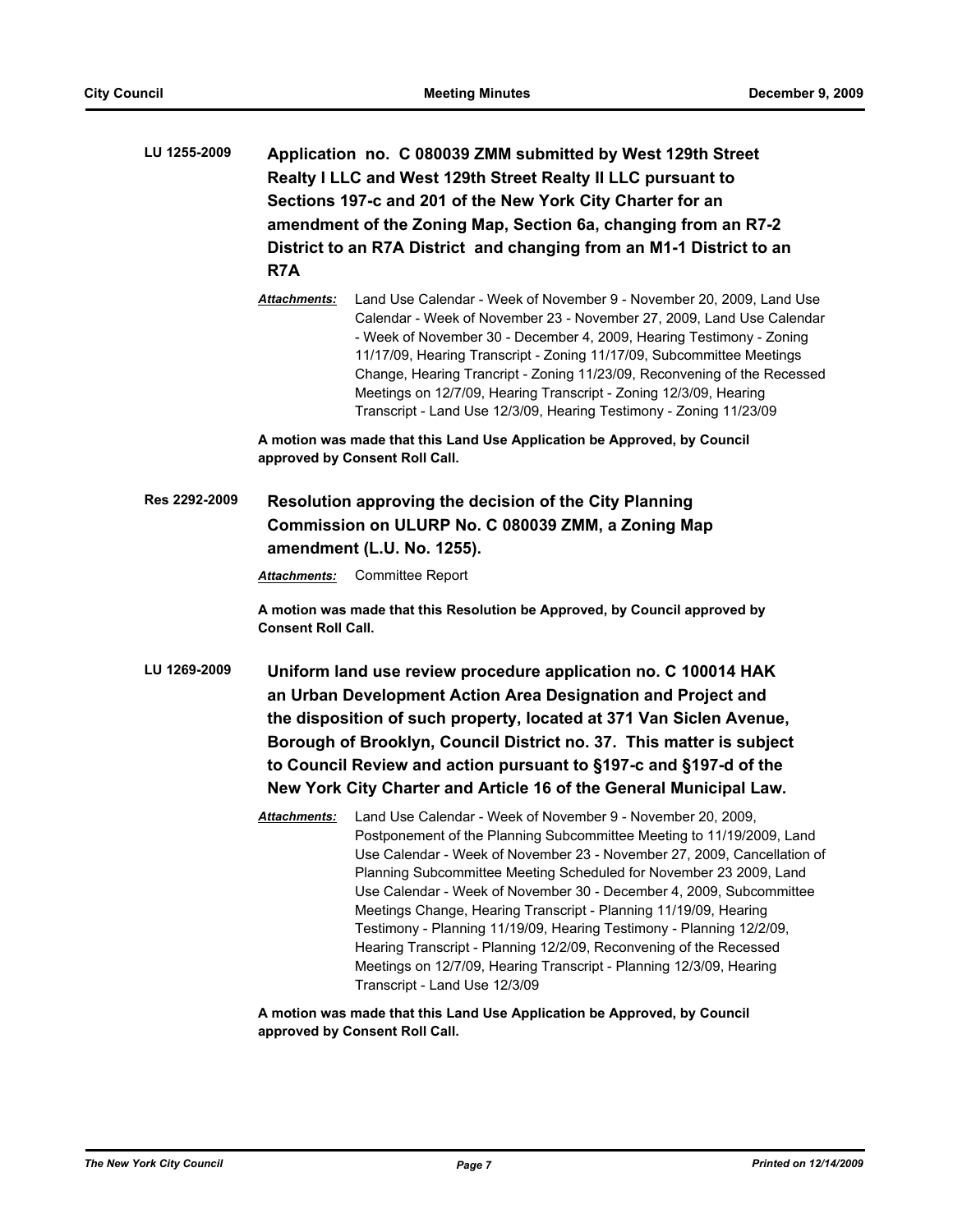**Res 2293-2009 Resolution approving the decision of the City Planning Commission on an application submitted by the Department of Housing Preservation and Development ("HPD"), No. C 100014 HAK, approving the designation of property located at 371 Van Siclen Avenue (Block 4026, Lot 2), Borough of Brooklyn, as an Urban Development Action Area (the "Area"), approving the project for the area as an Urban Development Action Area Project, and approving the disposition of such property to a developer selected by the Department of Housing Preservation and Development (L.U. No. 1269; C 100014 HAK).**

*Attachments:* Committee Report

**A motion was made that this Resolution be Approved, by Council approved by Consent Roll Call.**

Report of the Committee on Parks and Recreation

# **Int 1083-2009 A Local Law to amend the administrative code of the city of New York, in relation to requiring local representation on park conservancies.**

*Attachments:* Int. No. 1083 - 9/17/09, Proposed Int. No. 1083-A - 10/30/09, Committee Report 10/30/09, Hearing Transcript 10/30/09, Hearing Testimony 10/30/09, Committee Report 12/8/09

**This Introduction was Laid Over by Council**

- 12. General Orders Calendar
	- **LU 1244-2009 Application no. N 090412 ZRY by the Department of City Planning, pursuant to Section 201 of the New York City Charter, for an amendment of the Zoning Resolution relating to Article VI, Chapter 3, concerning provisions related to the establishment of FRESH Food Stores.**
		- *Attachments:* Land Use Calendar Week of October 26 October 30, 2009, Land Use Calendar - Week of November 9 - November 20, 2009, Hearing Transcript - Zoning 10/26/09, Hearing Testimony - Zoning 10/26/09, Land Use Calendar - Week of November 23 - November 27, 2009, Hearing Testimony - Zoning 11/17/09, Hearing Transcript - Zoning 11/17/09, Hearing Transcript - Land Use 11/24/09, Hearing Transcript - Stated Meeting 11/30/09

**A motion was made that this Land Use Application be Approved, by Council approved by Consent Roll Call.**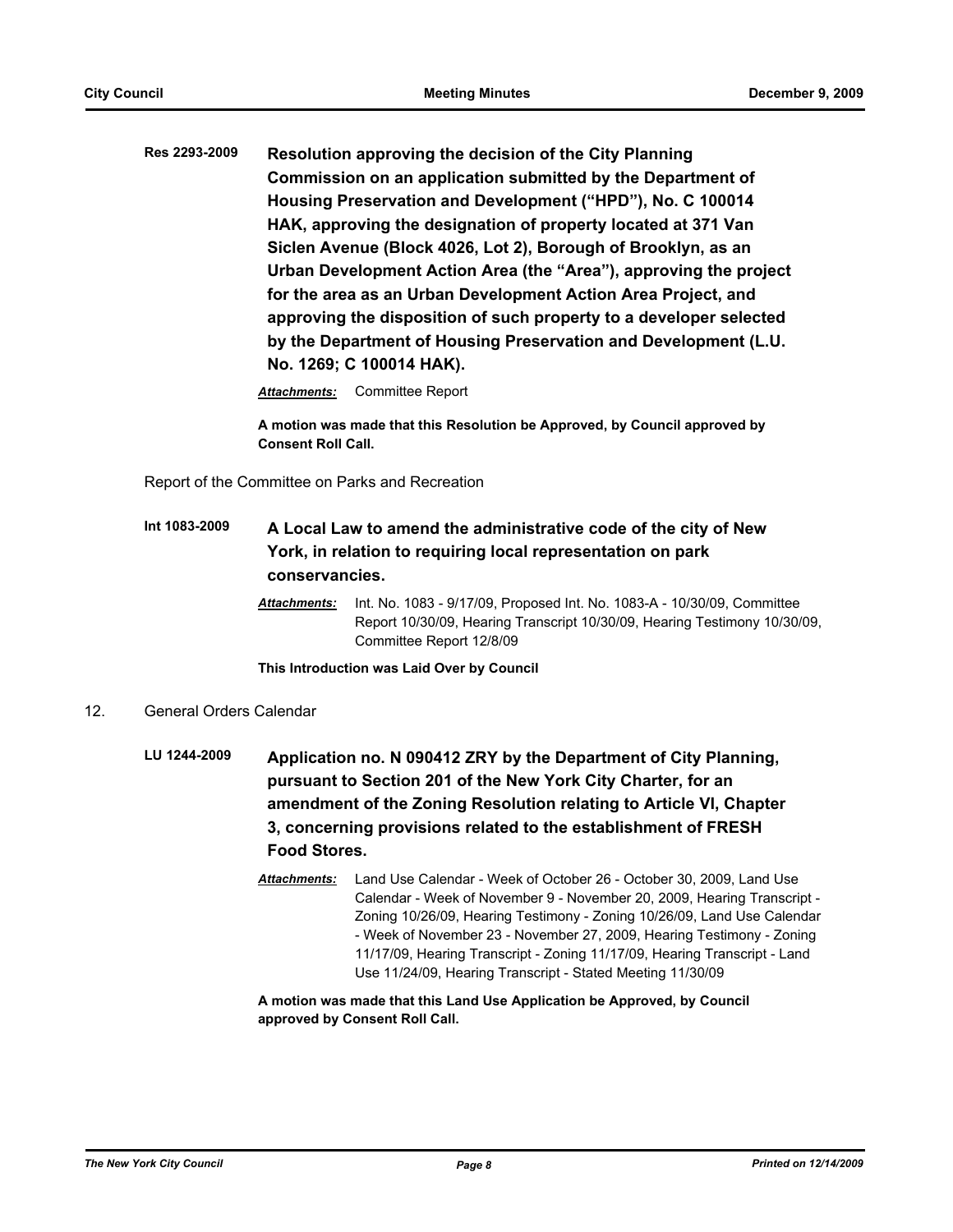**Res 2294-2009 Resolution approving with modification the decision of the City Planning Commission on Application No. N 090412 ZRY, for an amendment of the Zoning Resolution of the City of New York, relating to Article VI, Chapter 3 (Special Regulations Applying to FRESH Food Stores) concerning provisions related to the establishment of FRESH Food Stores, Citywide (L.U. No. 1244).**

*Attachments:* Committee Report

**A motion was made that this Resolution be Approved, by Council approved by Consent Roll Call.**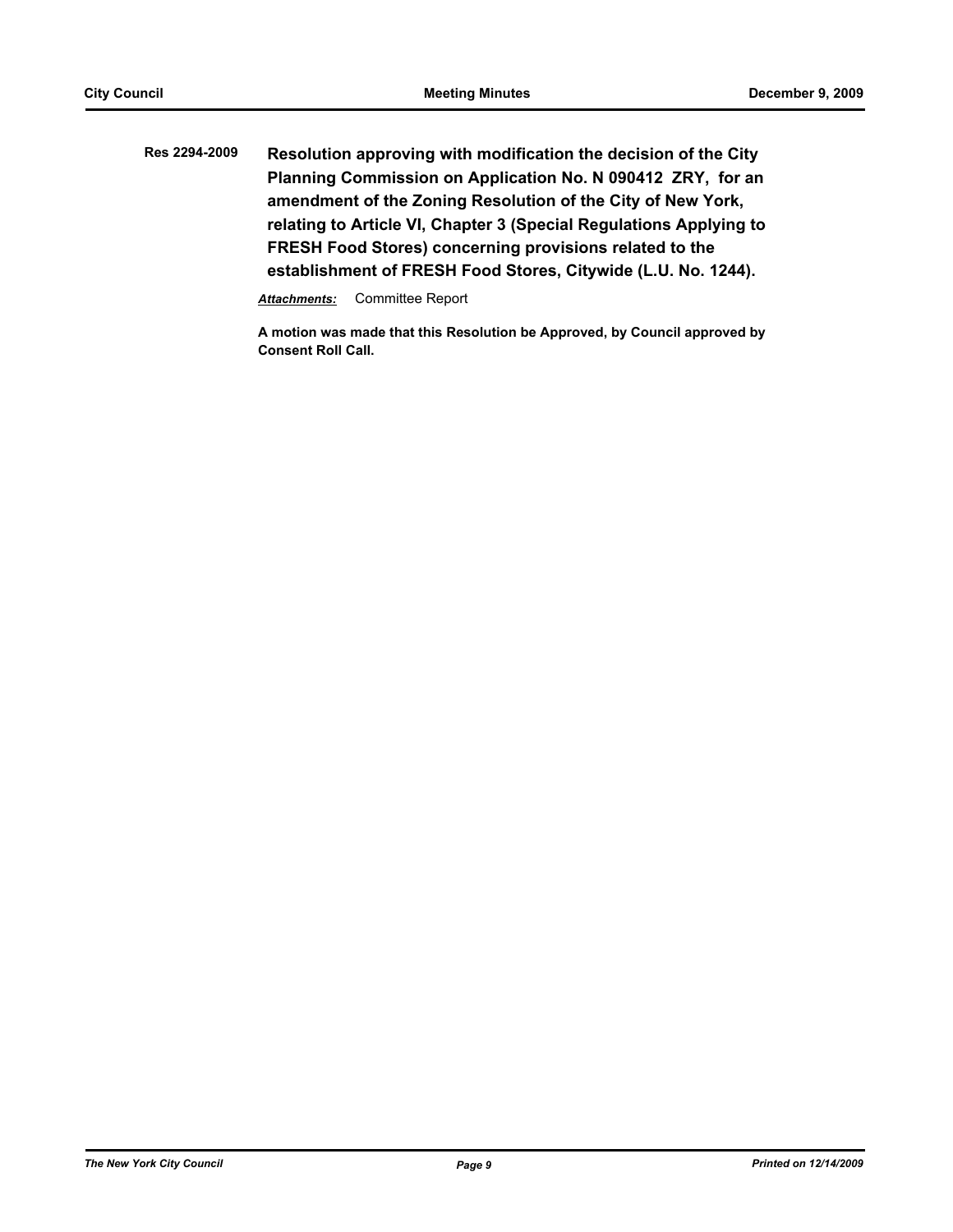### **T2006-0001 Commissioner of Deeds**

*Attachments:* Hearing Transcript - Charter Meeting 1/4/06, Hearing Transcript - Stated Meeting 1/18/06, Hearing Transcript - Stated Meeting 2/1/06, Hearing Transcript - Stated Meeting 2/15/06, Hearing Transcript - Stated Meeting 3/1/06, Hearing Transcript - Stated Meeting 3/22/06, Hearing Transcript - Stated Meeting 4/5/06, Hearing Transcript - Stated Meeting 4/26/06, Hearing Transcript - Stated Meeting 5/10/06, Hearing Transcript - Stated Meeting 5/24/06, Hearing Transcript - Stated Meeting 6/13/06, Hearing Transcript - Stated Meeting 6/20/06, Hearing Transcript - Stated Meeting 6/29/06, Hearing Transcript - Stated Meeting 7/19/06, Hearing Transcript - Stated Meeting 8/16/06, Hearing Transcript - Stated Meeting 9/13/06, Hearing Transcript - Stated Meeting 9/27/06, Hearing Transcript - Stated Meeting 10/11/06, Hearing Transcript - Stated Meeting 10/25/06, Hearing Transcript - Stated Meeting 11/15/06, Hearing Transcript - Stated Meeting 11/29/06, Hearing Transcript - Stated Meeting 12/6/06, Hearing Transcript - Stated Meeting 12/20/06, Hearing Transcript - Stated Meeting 1/3/07, Hearing Transcript - Stated Meeting 1/9/07, Hearing Transcript - Stated Meeting 2/1/07, Hearing Transcript - Stated Meeting 2/28/07, Hearing Transcript - Stated Meeting 3/14/07, Hearing Transcript - Stated Meeting 3/28/07, Hearing Transcript - Stated Meeting 4/12/07, Hearing Transcript - Stated Meeting 4/23/07, Hearing Transcript - Stated Meeting 5/9/07, Hearing Transcript - Stated Meeting 5/30/07, Hearing Transcript - Stated Meeting 6/5/07, Hearing Transcript - Stated Meeting 6/15/07, Hearing Transcript - Stated Meeting 6/27/07, Hearing Transcript - Stated Meeting 7/25/07, Hearing Transcript - Stated Meeting 8/6/07, Hearing Transcript - Stated Meeting 8/22/07, Hearing Transcript - Stated Meeting 9/10/07, Hearing Transcript - Stated Meeting 9/25/07, Hearing Transcript - Stated Meeting 10/17/07, Hearing Transcript - Stated Meeting 10/23/07, Hearing Transcript - Stated Meeting 10/29/07, Hearing Transcript - Stated Meeting 11/15/07, Hearing Transcript - Stated Meeting 11/28/07, Hearing Transcript - Stated Meeting 12/11/07, Hearing Transcript - Stated Meeting 12/19/07, Hearing Transcript - Charter Meeting 1/9/08, Hearing Transcript - Stated Meeting 1/30/08, Hearing Transcript - Stated Meeting 2/13/08, Hearing Transcript - Stated Meeting 2/27/08, Hearing Transcript - Stated Meeting 3/12/08, Hearing Transcript - Stated Meeting 3/26/08, Hearing Transcript - Stated Meeting 3/31/08, Hearing Transcript - Stated Meeting 4/16/08, Hearing Transcript - Stated Meeting 4/30/08, Hearing Transcript - Stated Meeting 5/14/08, Hearing Transcript - Stated Meeting 5/28/08, Hearing Transcript - Recessed Stated Meeting 5/28/08, Hearing Transcript - Stated Meeting 6/12/08, Hearing Transcript - Recessed Stated Meeting 6-23-08, Hearing Transcript - Stated Meeting 6/29/08, Hearing Transcript - Stated Meeting 7/23/08, Hearing Transcript - Stated Meeting 8/14/08, Hearing Transcript - Stated Meeting 9/4/08, Hearing Transcript - Stated Meeting 9/24/08, Hearing Transcript - Stated Meeting 10/7/08, Hearing Transcript - Stated Meeting 10/23/08, Hearing Transcript - Stated Meeting 11/13/08, Hearing Transcript - Stated Meeting 11/19/08, Hearing Transcript - Stated Meeting 12/9/08, Hearing Transcript - Stated Meeting 12/18/08, Hearing Transcript - Charter Meeting 1/7/09, Hearing Transcript - Stated Meeting 1/28/09, Hearing Transcript - Stated Meeting 2/11/09, Hearing Transcript - Stated Meeting 3/11/09, Hearing Transcript - Stated Meeting 3/24/09, Hearing Transcript - Stated Meeting 4/2/09, Hearing Transcript - Stated Meeting 4/22/09, Hearing Transcript - Stated Meeting 5/6/09, Hearing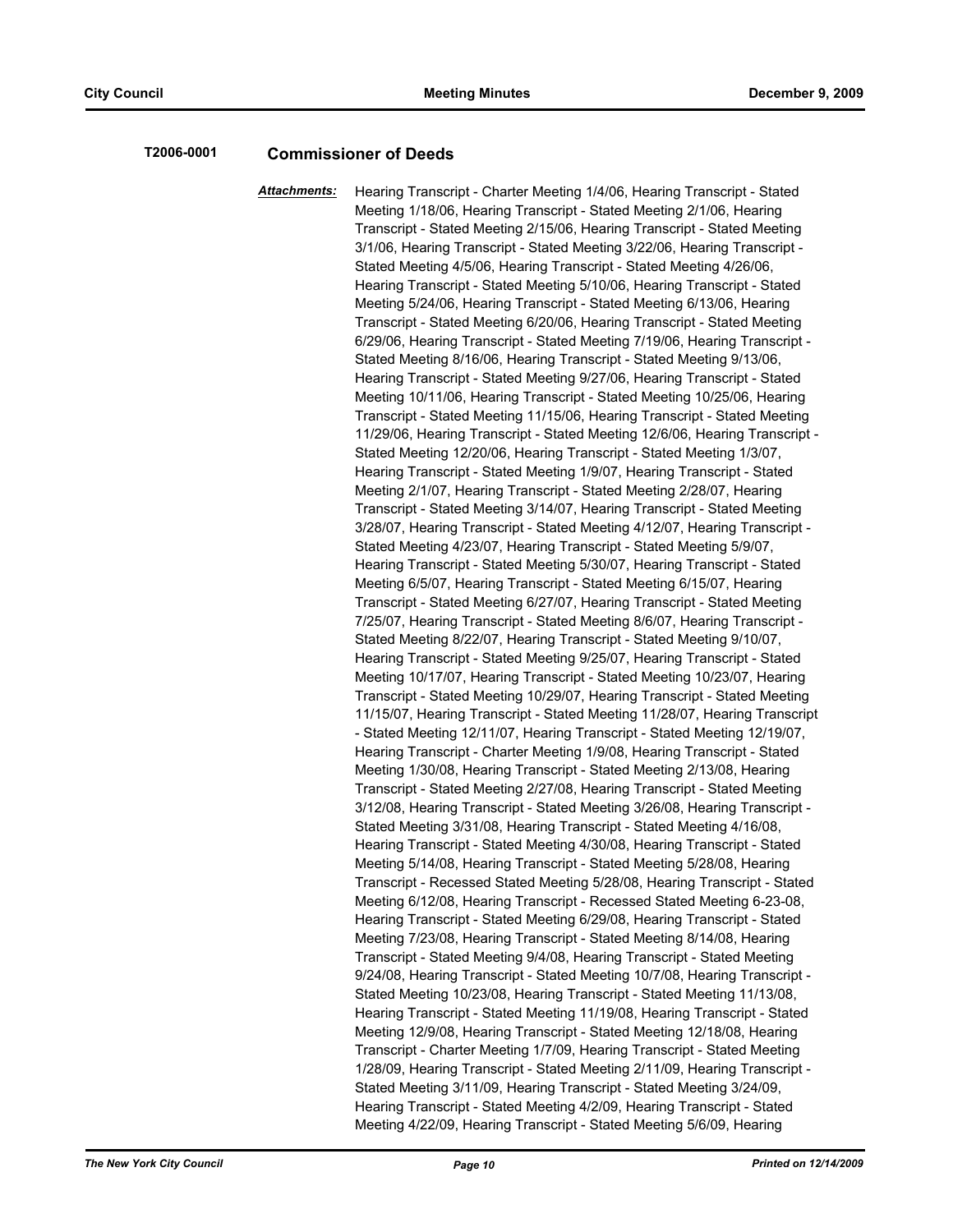Transcript - Stated Meeting 5/20/09, Hearing Transcript - Stated Meeting 6/10/09, Hearing Transcript - Stated Meeting 6/19/09, Hearing Transcript - Stated Meeting 6/30/09, Hearing Transcript - Stated Meeting 7/29/09, Hearing Transcript - Stated Meeting 8/20/09, Hearing Transcript - Stated Meeting 9/17/09, Hearing Transcript - Stated Meeting 9/30/09, Hearing Transcript - Stated Meeting 10/14/09, Hearing Transcript - Stated Meeting 10/28/09, Hearing Transcript - Stated Meeting 11/16/09, Hearing Transcript - Stated Meeting 11/30/09

**A motion was made that this Commissioner of Deeds be Approved, by Council approved by Consent Roll Call.**

Coupled on General Order Calendar

Environmental Protection

**Int 0476-2006 A Local Law to amend the administrative code of the city of New York, in relation to benchmarking the energy and water efficiency of buildings.**

> *Attachments:* Int. No. 476 - 11/15/06, Proposed Int. No. 476-A - 6/26/09, Committee Assignment Change, Committee Report 6/27/08, Hearing Transcript 6/27/08, Hearing Testimony 6/27/08, Committee Report 6/26/09, Hearing Transcript 6/26/09, Hearing Testimony 6/26/09, Committee Report 12/8/09, Res. No. 2289, Fiscal Impact Statement, Committee Report - Stated Meeting 12/9/09

*With Message of Necessity*

**Int 0564-2007 A Local Law to amend the administrative code of the city of New York, in relation to establishing a New York city energy code.**

> *Attachments:* Int. No. 564 - 4/23/07, Proposed Int. No. 564-A - 6/29/09, Committee Assignment Change, Committee Report 6/26/09, Hearing Transcript 6/26/09, Hearing Testimony 6/26/09, Committee Report 12/8/09, Res. No. 2289, Fiscal Impact Statement, Committee Report - Stated Meeting 12/9/09

*With Message of Necessity*

**Int 0967-2009 A Local Law to amend the New York city charter and the administrative code of the city of New York, in relation to requiring energy audits and retro-commissioning of base building systems of certain buildings and retro-fitting of certain city-owned buildings.**

> *Attachments:* Committee Report 6/26/09, Int. No. 967 - 4/22/09, Hearing Transcript 6/26/09, Hearing Testimony 6/26/09, Committee Report 12/8/09, Res. No. 2289, Fiscal Impact Statement, Committee Report - Stated Meeting 12/9/09

*With Message of Necessity*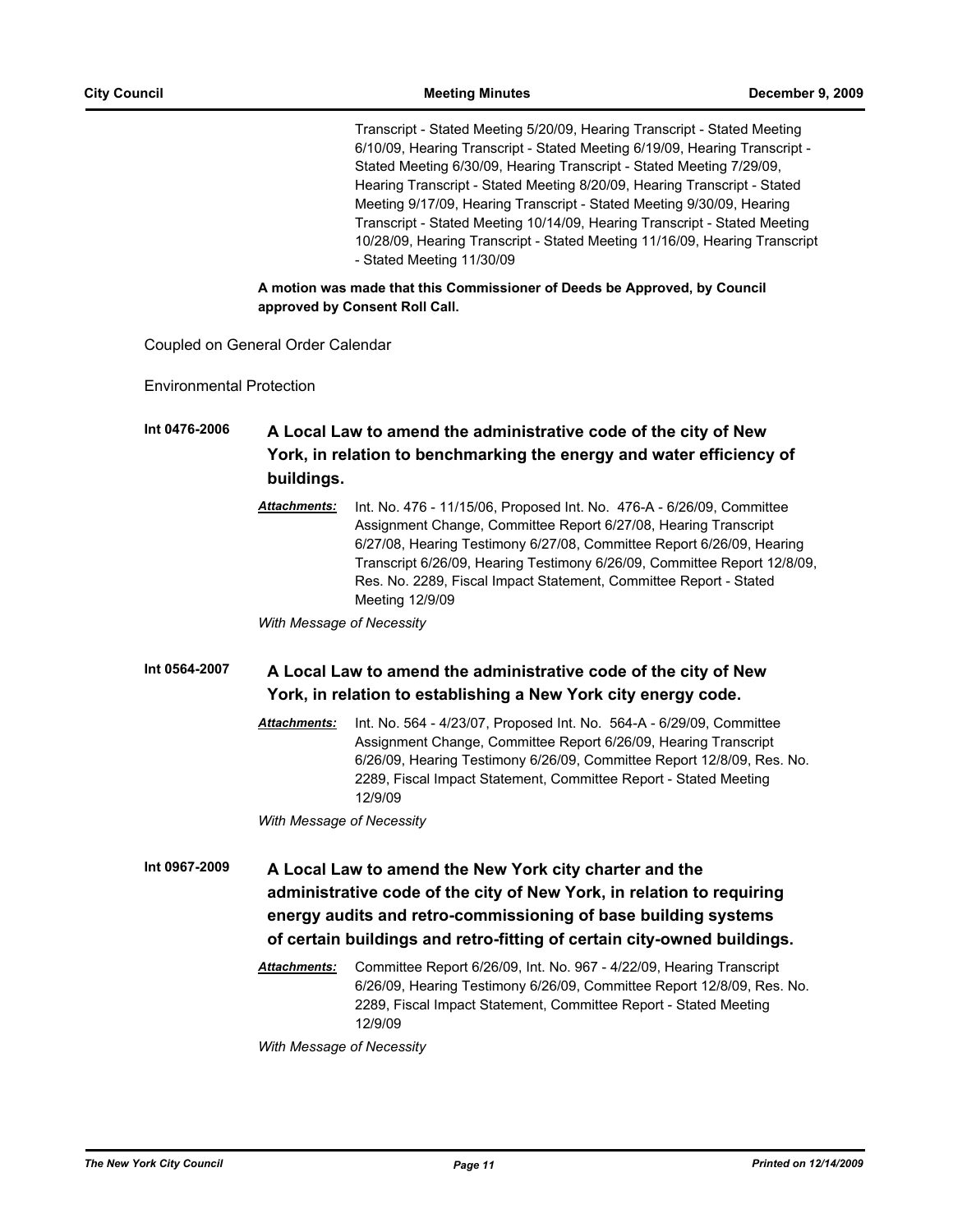| Int 0973-2009 | A Local Law to amend the administrative code of the city of New<br>York, in relation to upgrading lighting systems and the installation<br>of sub-meters in certain buildings. |                                                                                                                                                                                                                                                                                                                                                                                                                                                                                                                                                                                                                          |
|---------------|--------------------------------------------------------------------------------------------------------------------------------------------------------------------------------|--------------------------------------------------------------------------------------------------------------------------------------------------------------------------------------------------------------------------------------------------------------------------------------------------------------------------------------------------------------------------------------------------------------------------------------------------------------------------------------------------------------------------------------------------------------------------------------------------------------------------|
|               | Attachments:<br>12/9/09                                                                                                                                                        | Int. No. 973 - 4/22/09, Committee Report 6/26/09, Hearing Transcript<br>6/26/09, Hearing Testimony 6/26/09, Committee Report 12/8/09, Res. No.<br>2289, Fiscal Impact Statement, Committee Report - Stated Meeting                                                                                                                                                                                                                                                                                                                                                                                                       |
|               | With Message of Necessity                                                                                                                                                      |                                                                                                                                                                                                                                                                                                                                                                                                                                                                                                                                                                                                                          |
| Res 2289-2009 | No. 973-A.                                                                                                                                                                     | Resolution pursuant to the New York State Environmental Quality<br>Review Act setting forth findings of the Council concerning the<br>environmental review conducted for Proposed Int. No. 476-A,<br>Proposed Int. No. 564-A, Proposed Int. No. 967-A and Proposed Int.                                                                                                                                                                                                                                                                                                                                                  |
|               | Attachments:                                                                                                                                                                   | Committee Report 12/8/09, Committee Report - Stated Meeting 12/9/09                                                                                                                                                                                                                                                                                                                                                                                                                                                                                                                                                      |
| Land Use      |                                                                                                                                                                                |                                                                                                                                                                                                                                                                                                                                                                                                                                                                                                                                                                                                                          |
| Res 2292-2009 | amendment (L.U. No. 1255).                                                                                                                                                     | Resolution approving the decision of the City Planning<br>Commission on ULURP No. C 080039 ZMM, a Zoning Map                                                                                                                                                                                                                                                                                                                                                                                                                                                                                                             |
|               | <b>Attachments:</b>                                                                                                                                                            | <b>Committee Report</b>                                                                                                                                                                                                                                                                                                                                                                                                                                                                                                                                                                                                  |
| Res 2293-2009 | No. 1269; C 100014 HAK).<br>Attachments:                                                                                                                                       | Resolution approving the decision of the City Planning<br>Commission on an application submitted by the Department of<br>Housing Preservation and Development ("HPD"), No. C 100014<br>HAK, approving the designation of property located at 371 Van<br>Siclen Avenue (Block 4026, Lot 2), Borough of Brooklyn, as an<br>Urban Development Action Area (the "Area"), approving the project<br>for the area as an Urban Development Action Area Project, and<br>approving the disposition of such property to a developer selected<br>by the Department of Housing Preservation and Development (L.U.<br>Committee Report |

General Order Calendar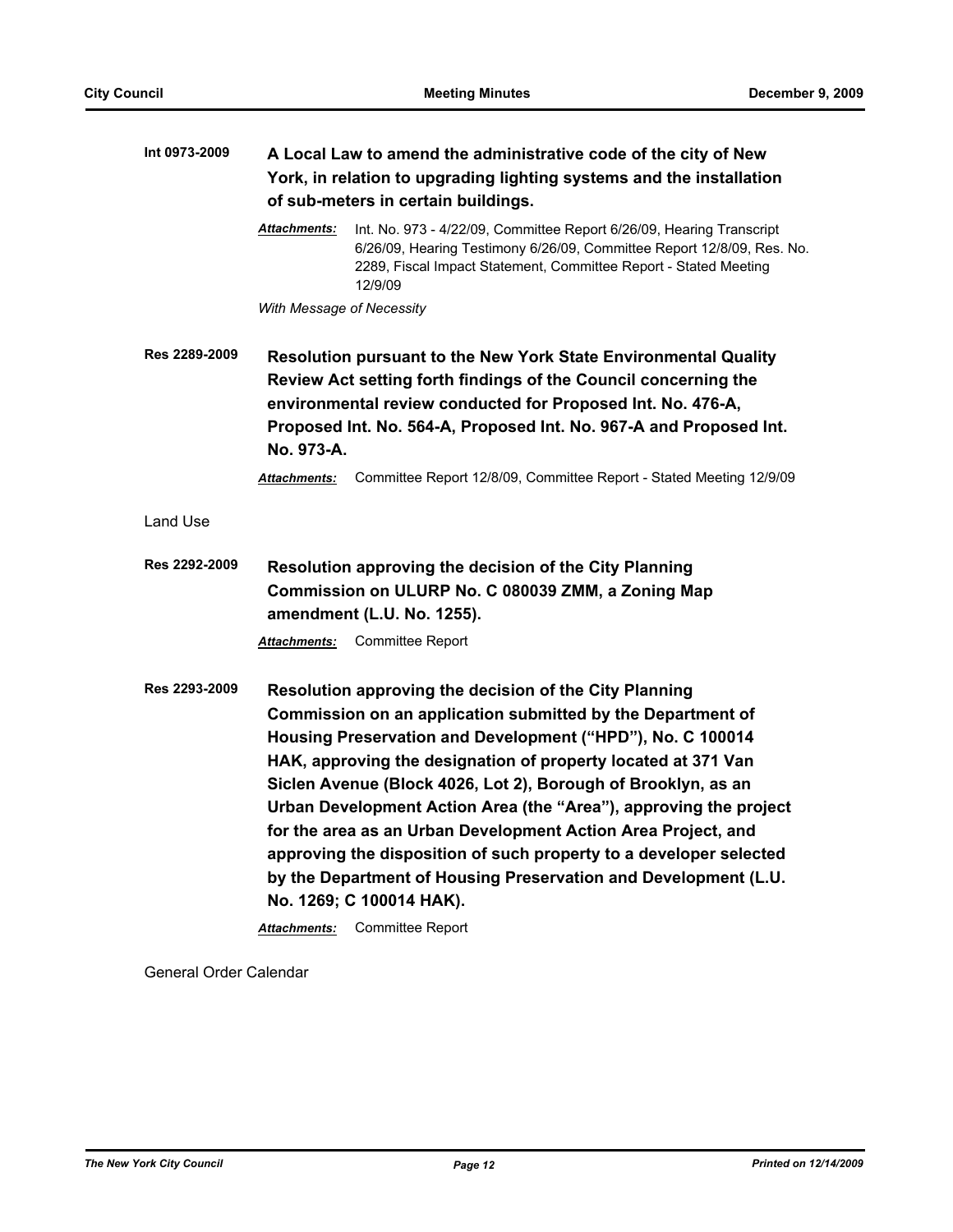**Res 2294-2009 Resolution approving with modification the decision of the City Planning Commission on Application No. N 090412 ZRY, for an amendment of the Zoning Resolution of the City of New York, relating to Article VI, Chapter 3 (Special Regulations Applying to FRESH Food Stores) concerning provisions related to the establishment of FRESH Food Stores, Citywide (L.U. No. 1244).**

*Attachments:* Committee Report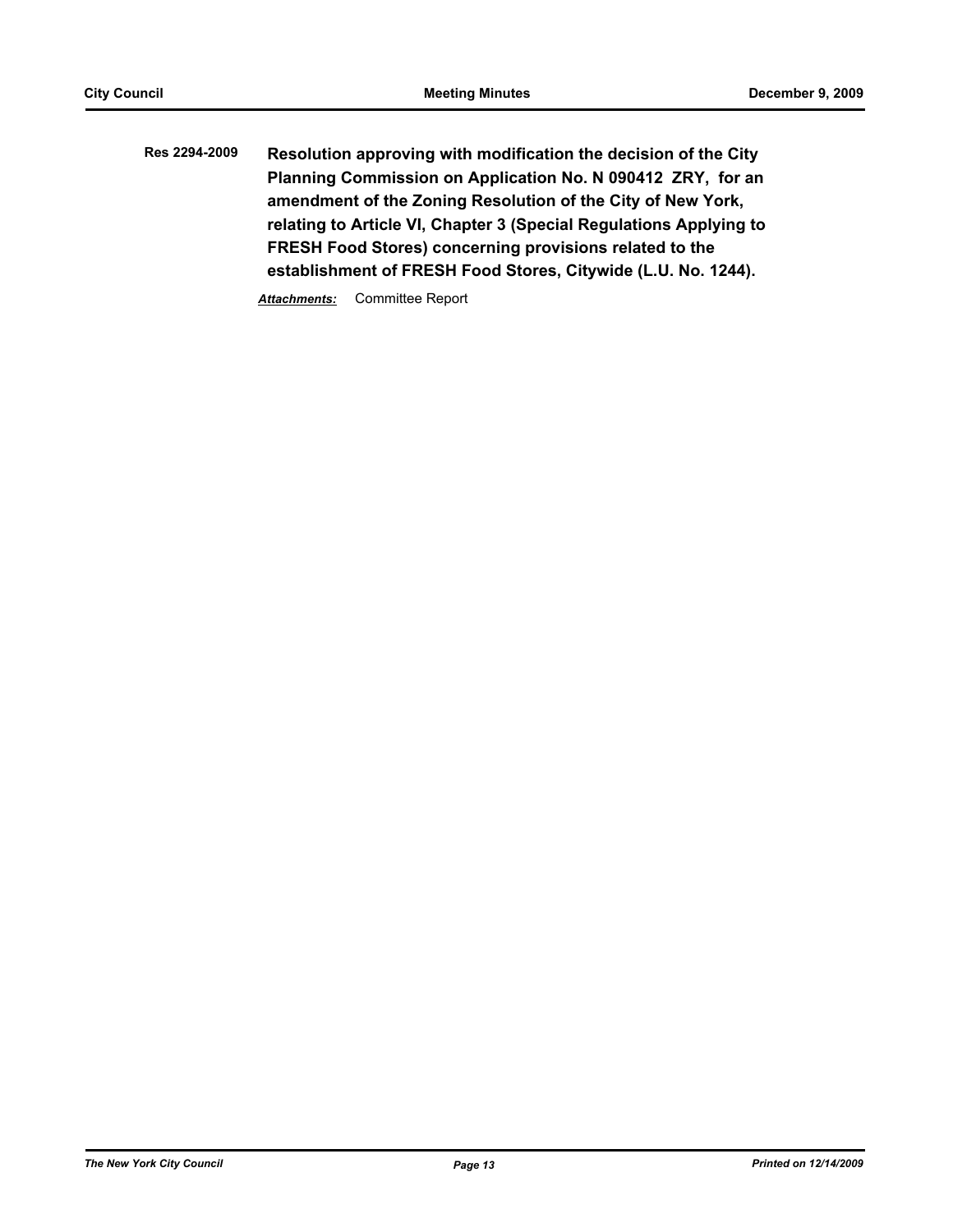### **T2006-0001 Commissioner of Deeds**

*Attachments:* Hearing Transcript - Charter Meeting 1/4/06, Hearing Transcript - Stated Meeting 1/18/06, Hearing Transcript - Stated Meeting 2/1/06, Hearing Transcript - Stated Meeting 2/15/06, Hearing Transcript - Stated Meeting 3/1/06, Hearing Transcript - Stated Meeting 3/22/06, Hearing Transcript - Stated Meeting 4/5/06, Hearing Transcript - Stated Meeting 4/26/06, Hearing Transcript - Stated Meeting 5/10/06, Hearing Transcript - Stated Meeting 5/24/06, Hearing Transcript - Stated Meeting 6/13/06, Hearing Transcript - Stated Meeting 6/20/06, Hearing Transcript - Stated Meeting 6/29/06, Hearing Transcript - Stated Meeting 7/19/06, Hearing Transcript - Stated Meeting 8/16/06, Hearing Transcript - Stated Meeting 9/13/06, Hearing Transcript - Stated Meeting 9/27/06, Hearing Transcript - Stated Meeting 10/11/06, Hearing Transcript - Stated Meeting 10/25/06, Hearing Transcript - Stated Meeting 11/15/06, Hearing Transcript - Stated Meeting 11/29/06, Hearing Transcript - Stated Meeting 12/6/06, Hearing Transcript - Stated Meeting 12/20/06, Hearing Transcript - Stated Meeting 1/3/07, Hearing Transcript - Stated Meeting 1/9/07, Hearing Transcript - Stated Meeting 2/1/07, Hearing Transcript - Stated Meeting 2/28/07, Hearing Transcript - Stated Meeting 3/14/07, Hearing Transcript - Stated Meeting 3/28/07, Hearing Transcript - Stated Meeting 4/12/07, Hearing Transcript - Stated Meeting 4/23/07, Hearing Transcript - Stated Meeting 5/9/07, Hearing Transcript - Stated Meeting 5/30/07, Hearing Transcript - Stated Meeting 6/5/07, Hearing Transcript - Stated Meeting 6/15/07, Hearing Transcript - Stated Meeting 6/27/07, Hearing Transcript - Stated Meeting 7/25/07, Hearing Transcript - Stated Meeting 8/6/07, Hearing Transcript - Stated Meeting 8/22/07, Hearing Transcript - Stated Meeting 9/10/07, Hearing Transcript - Stated Meeting 9/25/07, Hearing Transcript - Stated Meeting 10/17/07, Hearing Transcript - Stated Meeting 10/23/07, Hearing Transcript - Stated Meeting 10/29/07, Hearing Transcript - Stated Meeting 11/15/07, Hearing Transcript - Stated Meeting 11/28/07, Hearing Transcript - Stated Meeting 12/11/07, Hearing Transcript - Stated Meeting 12/19/07, Hearing Transcript - Charter Meeting 1/9/08, Hearing Transcript - Stated Meeting 1/30/08, Hearing Transcript - Stated Meeting 2/13/08, Hearing Transcript - Stated Meeting 2/27/08, Hearing Transcript - Stated Meeting 3/12/08, Hearing Transcript - Stated Meeting 3/26/08, Hearing Transcript - Stated Meeting 3/31/08, Hearing Transcript - Stated Meeting 4/16/08, Hearing Transcript - Stated Meeting 4/30/08, Hearing Transcript - Stated Meeting 5/14/08, Hearing Transcript - Stated Meeting 5/28/08, Hearing Transcript - Recessed Stated Meeting 5/28/08, Hearing Transcript - Stated Meeting 6/12/08, Hearing Transcript - Recessed Stated Meeting 6-23-08, Hearing Transcript - Stated Meeting 6/29/08, Hearing Transcript - Stated Meeting 7/23/08, Hearing Transcript - Stated Meeting 8/14/08, Hearing Transcript - Stated Meeting 9/4/08, Hearing Transcript - Stated Meeting 9/24/08, Hearing Transcript - Stated Meeting 10/7/08, Hearing Transcript - Stated Meeting 10/23/08, Hearing Transcript - Stated Meeting 11/13/08, Hearing Transcript - Stated Meeting 11/19/08, Hearing Transcript - Stated Meeting 12/9/08, Hearing Transcript - Stated Meeting 12/18/08, Hearing Transcript - Charter Meeting 1/7/09, Hearing Transcript - Stated Meeting 1/28/09, Hearing Transcript - Stated Meeting 2/11/09, Hearing Transcript - Stated Meeting 3/11/09, Hearing Transcript - Stated Meeting 3/24/09, Hearing Transcript - Stated Meeting 4/2/09, Hearing Transcript - Stated Meeting 4/22/09, Hearing Transcript - Stated Meeting 5/6/09, Hearing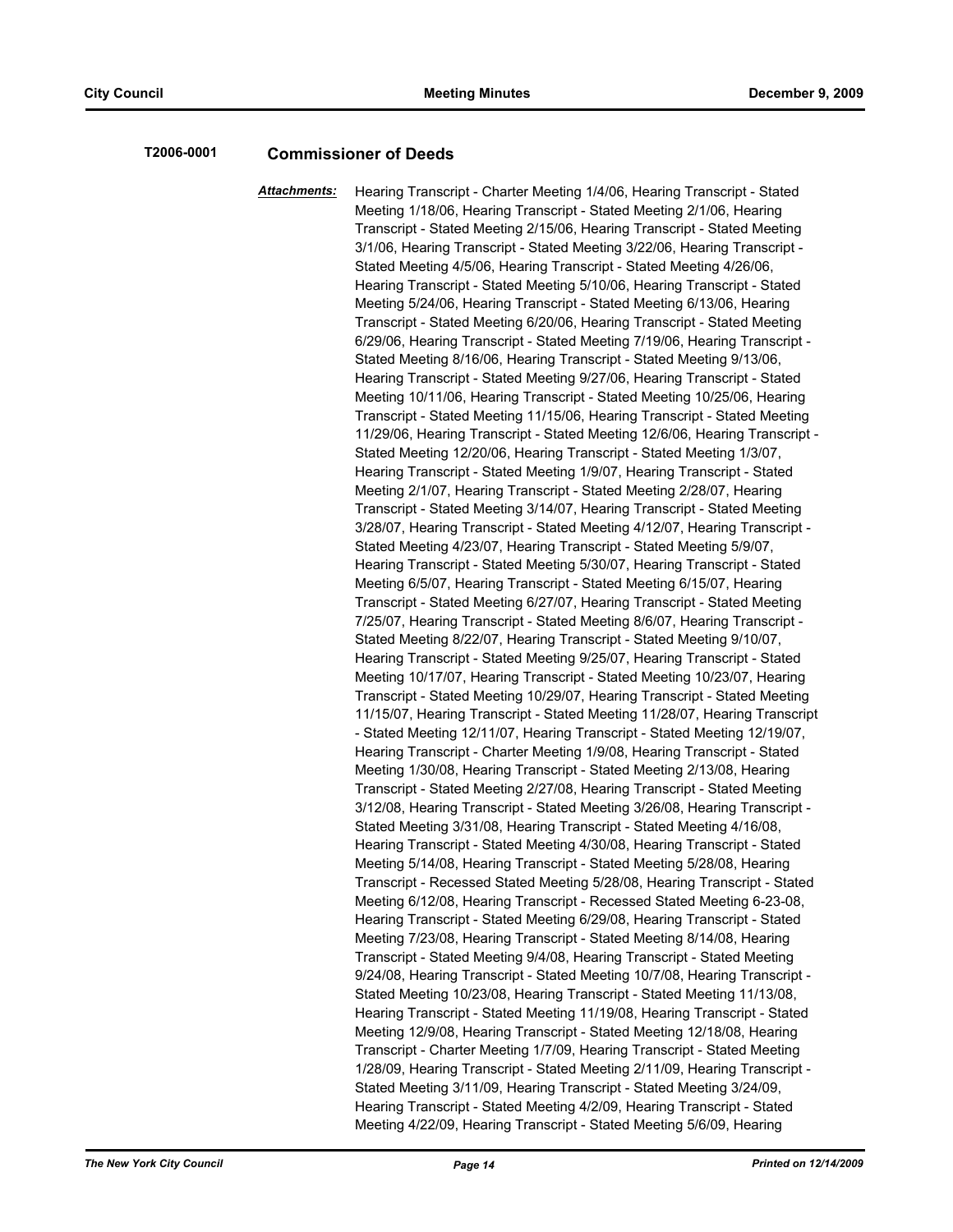Transcript - Stated Meeting 5/20/09, Hearing Transcript - Stated Meeting 6/10/09, Hearing Transcript - Stated Meeting 6/19/09, Hearing Transcript - Stated Meeting 6/30/09, Hearing Transcript - Stated Meeting 7/29/09, Hearing Transcript - Stated Meeting 8/20/09, Hearing Transcript - Stated Meeting 9/17/09, Hearing Transcript - Stated Meeting 9/30/09, Hearing Transcript - Stated Meeting 10/14/09, Hearing Transcript - Stated Meeting 10/28/09, Hearing Transcript - Stated Meeting 11/16/09, Hearing Transcript - Stated Meeting 11/30/09

*The President Pro Tempore (Council Member Rivera) put the question whether the Council would agree with and adopt such reports, which were decided in the affirmative by the following vote:*

### Passed The Consent Agenda

### **A motion was made that these files be approved by consent vote.**

### **Affirmative,** 50 -

Arroyo, Avella, Barron, Brewer, Comrie Jr., Crowley, de Blasio, Dickens, Dilan, Eugene, Felder, Ferreras, Fidler, Foster, Garodnick, Gennaro, Gentile, Gerson, Gioia, Gonzalez, Ignizio, Jackson, James, Katz, Koppell, Lappin, Liu, Mark-Viverito, Mealy, Mendez, Mitchell, Nelson, Oddo, Palma, Speaker Quinn, Recchia Jr., Reyna, Rivera, Sanders Jr., Seabrook, Sears, Stewart, Ulrich, Vacca, Vallone Jr., Vann, Weprin, White Jr., Yassky and Rodriguez

### **Excused,** 1 -

### Baez

*The following files were removed from the General Order Calendar and voted separately:*

*revised vote for Int No. 967-A, 45-5-0 (superseding the December 9, 2009 vote of 45-0-0; revised vote for Int No. 973-A, 48-2-0 (superseding the December 9, 2009 vote of 48-2-0*

*See files for individual votes.*

*(Editor's Note--for further explanation of the revised GO vote, please see the Editor's Note*  re: Attendance and Voting for the Stated Council Meeting of December 9, 2009 printed *after the Roll Call for the Attendance in these Minutes)*

#### Introduction & Reading of Bills See Attached 13.

- 14. Discussion of Resolutions
- 15. Resolutons

*None*

- 16. General Discussion
- 17. Extension of Remarks

INTRODUCTION AND READING OF BILLS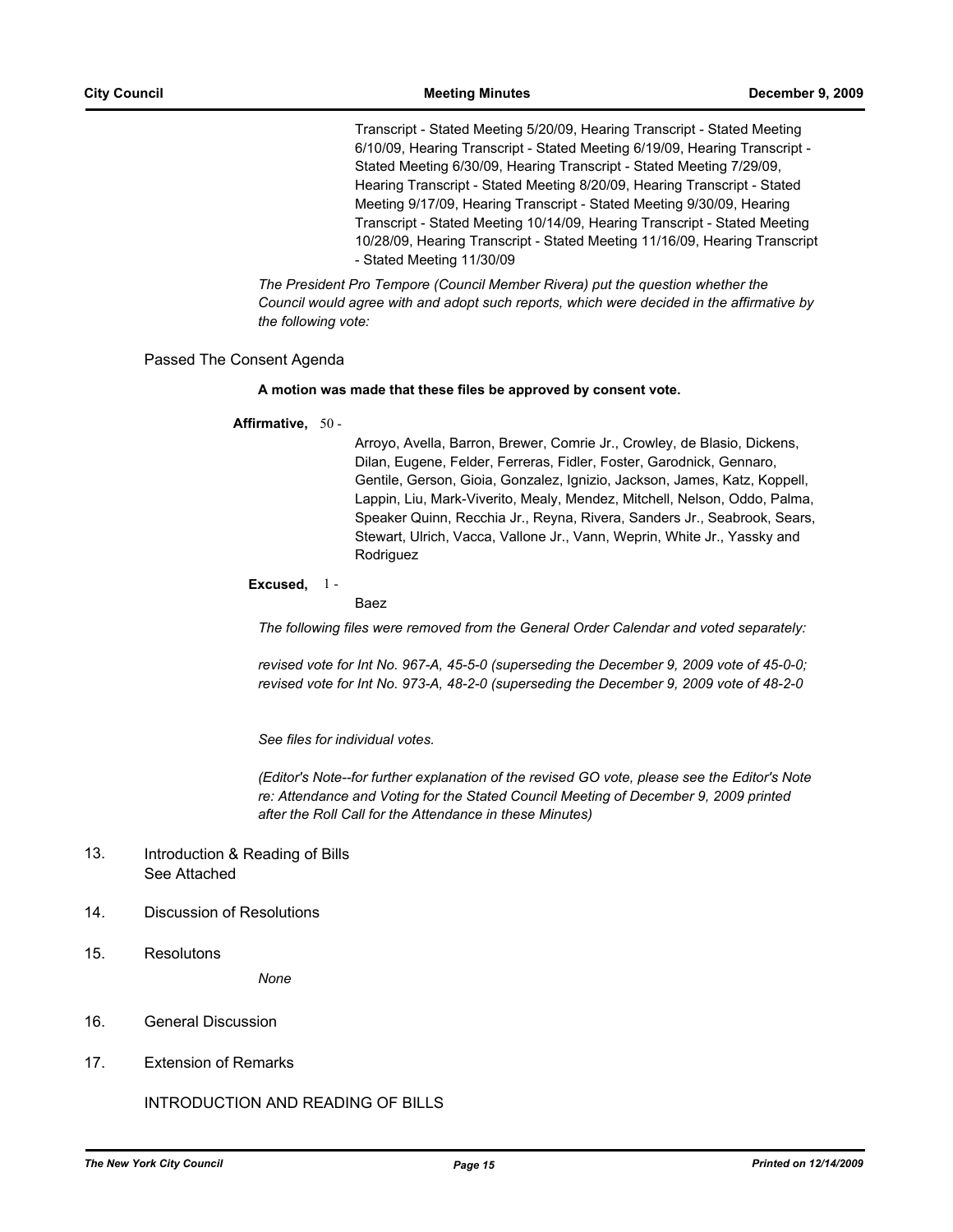**Int 1103-2009 A Local Law in relation to the naming of 70 thoroughfares and public places, Ron Carey Avenue, Borough of Queens, Betty Pegen Way, Borough of Queens, Sol Soskin Way, Borough of Queens, Kenneth Jackson, Jr. Blvd., Borough of Brooklyn, Power Memorial Way, Borough of Manhattan, Morris R. Lee Place, Borough of Queens, John Hicks Way, Borough of Manhattan, Sugar Ray Robinson Way, Borough of Manhattan, Anthony Aristedes Delgado Way, Borough of Brooklyn, Thomas Joseph Sgroi A 9-11 Memorial Way, Borough of Brooklyn, Mitad del Mundo, Borough of Queens, Veterans Memorial Way, Borough of Brooklyn, Rev. Robert G. Lane Blvd., Borough of the Bronx, FF Alfred Ronaldson Place, Borough of the Bronx, Walter L. Johnson Corner Developer of Dyker Heights, Borough of Brooklyn, Rosemarie O' Keefe Way, Borough of Brooklyn, Hank Vogt Way, Borough of Brooklyn, Dr. Michael Brienza Way, Borough of Brooklyn, Hon. Thomas Tam Way, Borough of Manhattan, The Bowery Mission Way, Borough of Manhattan, Roger Laghezza Place, Borough of Queens, Nicolas A. Nowillo Place, Borough of Queens, Francesco "Frankie" Loccisano Way, Borough of Brooklyn, Dr. Jitendra Sukhadia Crossing, Borough of Staten Island, Benny A. Lyde Place, Borough of Brooklyn, Bernard L. Shapiro Boulevard, Borough of Queens, Janice Marie Knight Street, Borough of Brooklyn, Dr. Saul J. Farber Way, Borough of Manhattan, NYS Senator 1956-2006, Hon. John J. Marchi Way, Borough of Staten Island, Catherine Vanden-Heuvel Way, Borough of Staten Island, Elizabeth Stanton Way, Borough of Staten Island, Arthur F. Newcombe Sr. Way, Borough of Staten Island, FDNY Lt. John "Muzz" Murray Way, Borough of Staten Island, Corporal John C. Johnson, Sr. Road, Borough of Staten Island, Custodian Engineer Martin T. Cavanagh Way, Borough of Staten Island, Sergeant Gerald A. Johnson Corner, Borough of Staten Island, Carmine Narducci Way, Borough of Staten Island, Bobby Smith Court, Borough of Staten Island, Curtis High School Association of Alumni & Friends, Borough of Staten Island, Michael Cocozza Way, Borough of Staten Island, Rabbi Dr. Joseph I. Singer Way, Borough of Brooklyn, Sheila Nelson Way, Borough of Brooklyn, P.O. Kevin M. Lee Way, Borough of Staten Island, Eugene S. Devlin III Way, Borough of Staten Island, Michael A. Primiano Way, Borough of Staten Island, Sal Somma Way, Borough of Staten Island, PV2 Isaac T. Cortes Way, Borough of the Bronx, Sister Jane Talbot Way, Borough of Brooklyn, Ken Siegelman Way, Borough of Brooklyn, Lance Corporal Alberto Francesconi Place, Borough of the Bronx, Supervising Fire Dispatcher Dennis Patrick O' Connell Place, Borough of the Bronx, Mr. Joseph Zinzi Place,**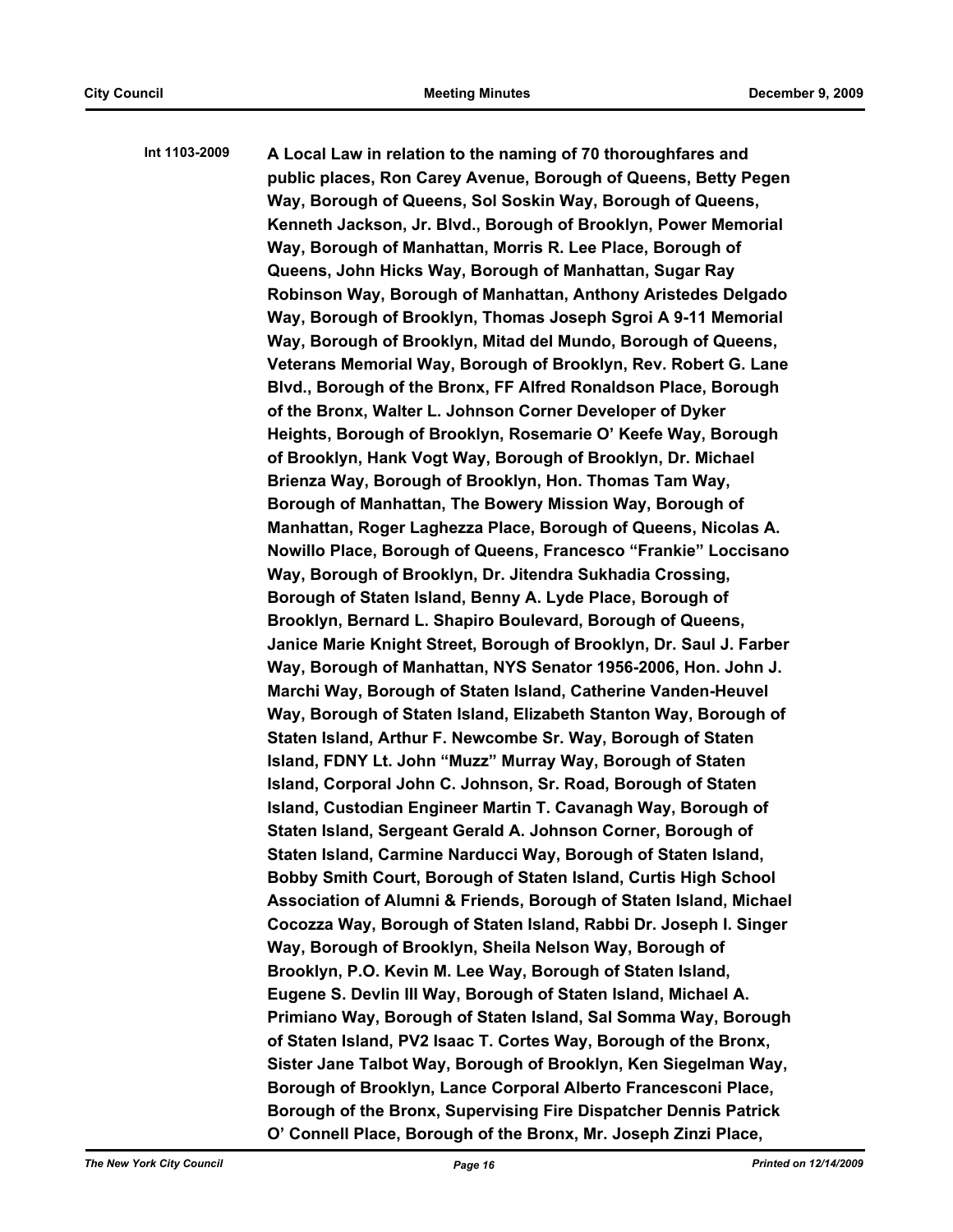**Borough of the Bronx, J. Clifford Gadsden Place, Borough of Queens, Edith Copeland Baldwin Way, Borough of the Bronx, Detective Rudolph Vinston Edwards, Sr. Way, Borough of the Bronx, Gloria D. Alexander Way, Borough of the Bronx, Dorothy Gomes Way, Borough of the Bronx, Christian Regenhard Way, Borough of the Bronx, Charles Carroccetto Corner, Borough of the Bronx, Port Authority Police Officer Dominick Pezzulo Triangle, Borough of the Bronx, Beverly Baxter Blvd., Borough of Queens, Sean Bell Way, Borough of Queens, Ghanwatti Boodram Way, Borough of Queens, Mike Lee Corner, Borough of Brooklyn, Burlingame Court, Borough of Queens, James Court, Borough of Queens, McKee Court, Borough of Queens, Calhoun Court, Borough of Queens, Moncrief Court, Borough of Queens, Lockwood Court, Borough of Queens and the repeal of sections 7 and 10 of local law number 46 for the year 2009, the repeal of sections 17 and 37 of local law number 48 for the year 2008 and the repeal of section 48 of local law number 64 for the year 2008.**

**This Introduction was Referred to Comm by Council to the Committee on Parks and Recreation**

**Int 1104-2009 A Local Law to amend the administrative code of the city of New York, in relation to benefits pursuant to section four hundred twenty-one-a of the real property tax law.**

*Sponsors:* By Council Member Dilan

**This Introduction was Referred to Comm by Council to the Committee on Housing and Buildings**

- **Res 2287-2009 Resolution calling upon the Mayor and the New York City Department of Correction to end their involvement with United States department of Immigration and Customs Enforcement by refusing to allow Immigration and Customs Enforcement to have access to pre-trail detainees at Rikers Island and other Department of Correction facilities and declining to participate in the Secure Communities Program.**
	- *Sponsors:* By Council Members Foster, Ferreras, Jackson, James, Mark-Viverito, Mealy and Palma

**This Resolution was Referred to Comm by Council to the Committee on Immigration**

*Sponsors:* By Council Members Avella, Barron, Brewer, Comrie Jr., Dickens, Dilan, Felder, Ferreras, Foster, Gentile, Gerson, Gioia, Gonzalez, Ignizio, James, Liu, Mealy, Mendez, Mitchell, Nelson, Oddo, Palma, Recchia Jr., Rivera, Sanders Jr., Seabrook, Vacca, Ulrich and White Jr. *Attachments:* Committee Report 12/10/09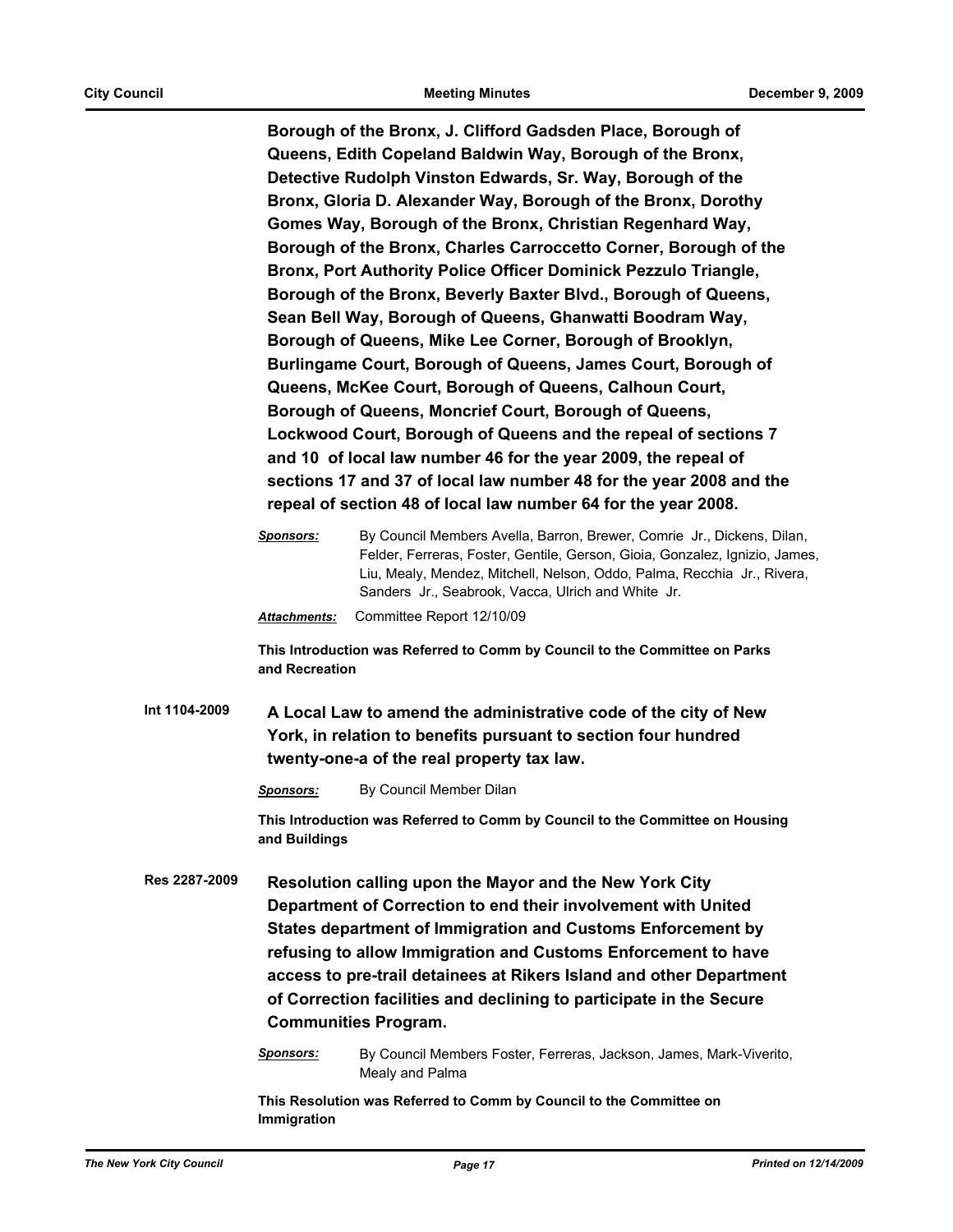| Res 2288-2009 | Resolution urging the United States Senate to approve a health<br>care reform bill that will not restrict women's reproductive health or<br>burden their right to choose by forcing women to seek alternative<br>or supplemental insurance to obtain an abortion. |                                                                                                                                                                                                                                                                                                                   |
|---------------|-------------------------------------------------------------------------------------------------------------------------------------------------------------------------------------------------------------------------------------------------------------------|-------------------------------------------------------------------------------------------------------------------------------------------------------------------------------------------------------------------------------------------------------------------------------------------------------------------|
|               | <b>Sponsors:</b>                                                                                                                                                                                                                                                  | By Council Members Garodnick, The Speaker (Speaker Quinn), Brewer,<br>Ferreras, Foster, Jackson, James, Koppell, Lappin, Mark-Viverito, Palma<br>and Weprin                                                                                                                                                       |
|               |                                                                                                                                                                                                                                                                   | This Resolution was Referred to Comm by Council to the Committee on Health                                                                                                                                                                                                                                        |
| Res 2289-2009 | No. 973-A.                                                                                                                                                                                                                                                        | Resolution pursuant to the New York State Environmental Quality<br>Review Act setting forth findings of the Council concerning the<br>environmental review conducted for Proposed Int. No. 476-A,<br>Proposed Int. No. 564-A, Proposed Int. No. 967-A and Proposed Int.                                           |
|               | Sponsors:                                                                                                                                                                                                                                                         | By Council Members Gennaro, Arroyo and Palma                                                                                                                                                                                                                                                                      |
|               | <b>Attachments:</b>                                                                                                                                                                                                                                               | Committee Report 12/8/09, Committee Report - Stated Meeting 12/9/09                                                                                                                                                                                                                                               |
|               | <b>Environmental Protection</b>                                                                                                                                                                                                                                   | This Resolution was Referred to Comm by Council to the Committee on                                                                                                                                                                                                                                               |
| Int 1105-2009 |                                                                                                                                                                                                                                                                   | A Local Law to amend the administrative code of the city of New<br>York, in relation to requiring the payment of a living wage to<br>employees employed on property developed by recipients of<br>financial assistance for economic and community development.                                                    |
|               | <b>Sponsors:</b>                                                                                                                                                                                                                                                  | By Council Members Koppell, Palma, Arroyo, Brewer, Foster, Gerson,<br>Jackson, James, Mark-Viverito and Mealy                                                                                                                                                                                                     |
|               | <b>Contracts</b>                                                                                                                                                                                                                                                  | This Introduction was Referred to Comm by Council to the Committee on                                                                                                                                                                                                                                             |
| Res 2290-2009 |                                                                                                                                                                                                                                                                   | Resolution calling upon the New York State Assembly to pass<br>A.5671, the New York State Senate to introduce and pass similar<br>legislation, and the Governor to sign such legislation into law,<br>amending the real property tax law in relation to the creation of a<br>vacant land property classification. |
|               | <u>Sponsors:</u><br>Attachments:                                                                                                                                                                                                                                  | By Council Members Mark-Viverito, Brewer, James and Palma<br><b>Cover Sheet</b>                                                                                                                                                                                                                                   |

**This Resolution was Referred to Comm by Council to the Committee on Finance**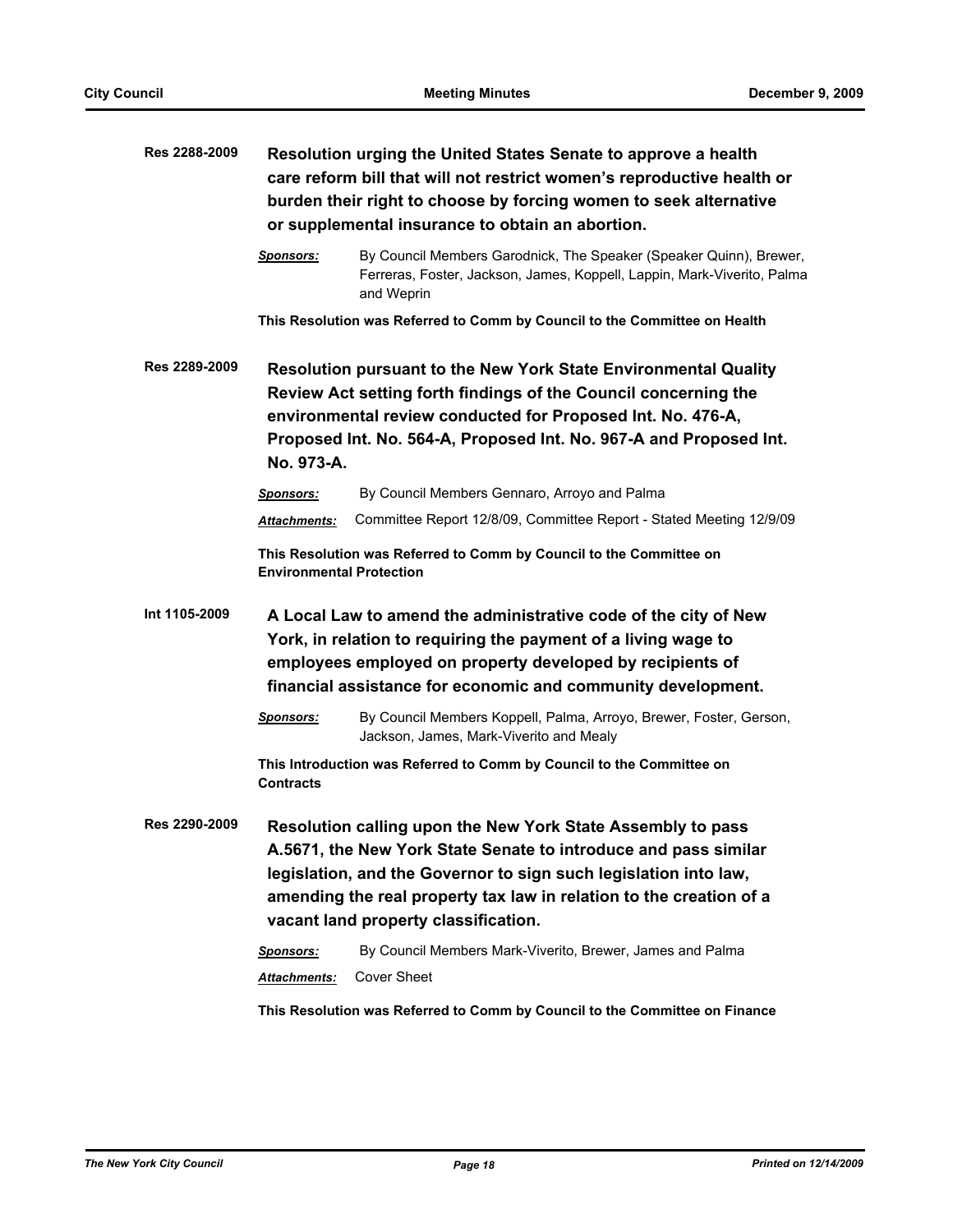| Res 2291-2009 | Resolution condemning the interrogation practices used by<br>Immigration and Customs Enforcement officials on detainees<br>housed in New York City Department of Corrections' facilities. |                                                                                                                                                                                                                                                                                                                                                                                                                                                                                                                                                                                                                        |
|---------------|-------------------------------------------------------------------------------------------------------------------------------------------------------------------------------------------|------------------------------------------------------------------------------------------------------------------------------------------------------------------------------------------------------------------------------------------------------------------------------------------------------------------------------------------------------------------------------------------------------------------------------------------------------------------------------------------------------------------------------------------------------------------------------------------------------------------------|
|               | Sponsors:                                                                                                                                                                                 | By Council Members Stewart, James, Mark-Viverito and Mealy                                                                                                                                                                                                                                                                                                                                                                                                                                                                                                                                                             |
|               | Immigration                                                                                                                                                                               | This Resolution was Referred to Comm by Council to the Committee on                                                                                                                                                                                                                                                                                                                                                                                                                                                                                                                                                    |
| Int 1106-2009 | A Local Law to amend the administrative code of the city of New<br>York, in relation to authorizing an increase in the amount to be<br>expended in eight business improvement districts.  |                                                                                                                                                                                                                                                                                                                                                                                                                                                                                                                                                                                                                        |
|               | Sponsors:                                                                                                                                                                                 | By Council Member Weprin (by request of the Mayor)                                                                                                                                                                                                                                                                                                                                                                                                                                                                                                                                                                     |
|               |                                                                                                                                                                                           | This Introduction was Referred to Comm by Council to the Committee on Finance                                                                                                                                                                                                                                                                                                                                                                                                                                                                                                                                          |
| LU 1287-2009  | <b>Municipal Law.</b>                                                                                                                                                                     | Application no.20105215 PPK, the exchange of city-owned property<br>located at Application no.20105215 PPK, the exchange of<br>city-owned property located at 250 Baltic Street for state-owned<br>property located at 338 Forbell Street, Borough of Brooklyn,<br>Council Districts no. 39 and 37. This matter is subject to Council<br>review and action pursuant to §72-h of the General Municipal Law.<br>for state-owned property located at 338 Forbell Street, Borough of<br>Brooklyn, Council Districts no. 39 and 37. This matter is subject to<br>Council review and action pursuant to §72-h of the General |
|               | Sponsors:                                                                                                                                                                                 | By Council Member Katz                                                                                                                                                                                                                                                                                                                                                                                                                                                                                                                                                                                                 |
|               | Attachments:                                                                                                                                                                              | Land Use Calendar - Week of December 14 - December 18, 2009                                                                                                                                                                                                                                                                                                                                                                                                                                                                                                                                                            |
|               | <b>Land Use</b>                                                                                                                                                                           | This Land Use Application was Referred to Comm by Council to the Committee on                                                                                                                                                                                                                                                                                                                                                                                                                                                                                                                                          |
|               | <b>Attachments:</b>                                                                                                                                                                       | Land Use Calendar - Week of December 14 - December 18, 2009                                                                                                                                                                                                                                                                                                                                                                                                                                                                                                                                                            |
|               |                                                                                                                                                                                           | This Land Use Application was Referred to Comm by Council to the<br>Subcommittee on Landmarks, Public Siting and Maritime Uses                                                                                                                                                                                                                                                                                                                                                                                                                                                                                         |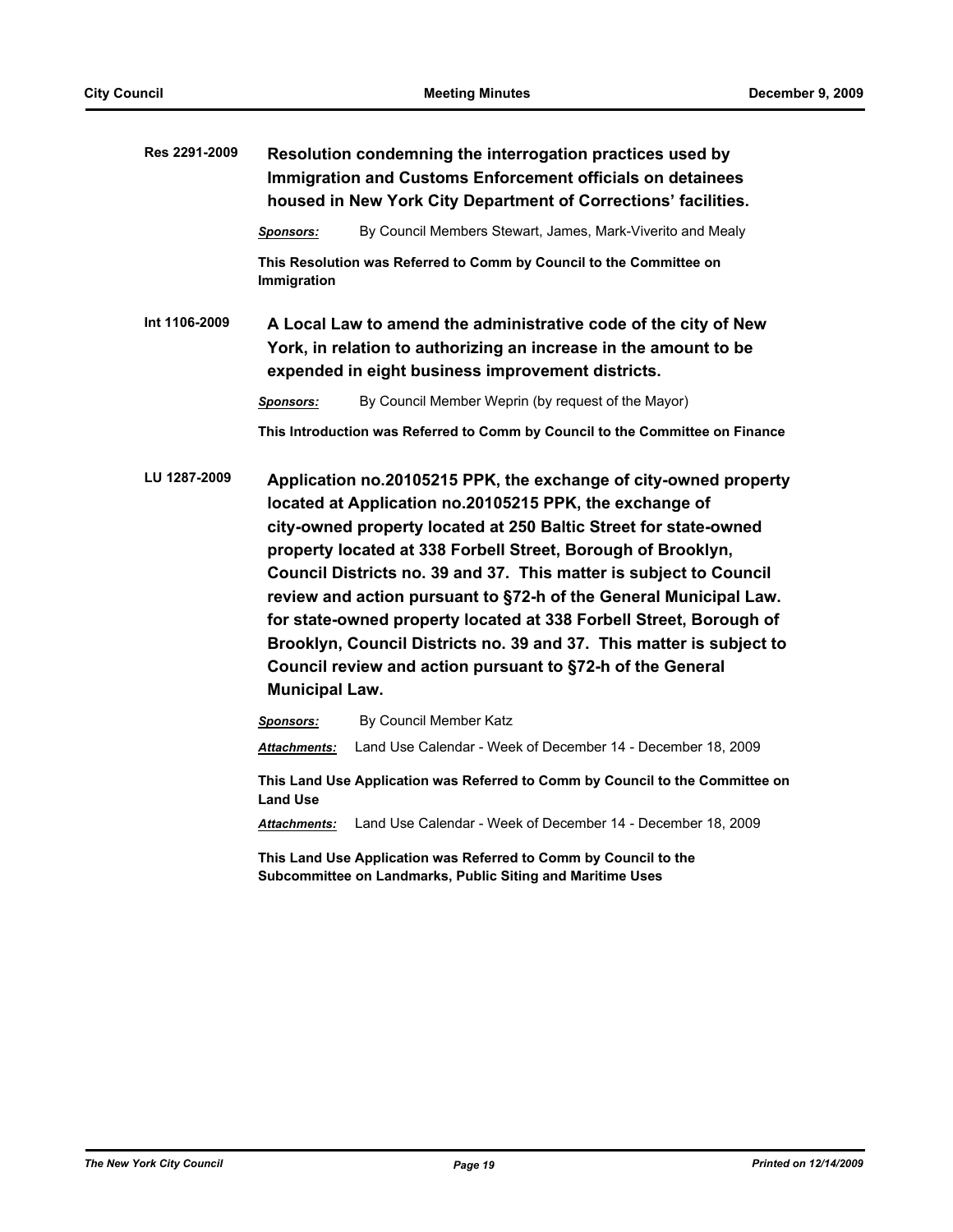| LU 1288-2009 | Uniform land use review procedure application no. C 100067 HAK,      |
|--------------|----------------------------------------------------------------------|
|              | an Urban Development Action Area Designation and Project,            |
|              | located at 1612 Park Place and 404A, 408, 414 and 416 Hopkinson      |
|              | Avenue, and the disposition of such property, Borough of             |
|              | Brooklyn, Council District no. 41. This matter is subject to Council |
|              | review and action pursuant to §197-c and §197-d of the New York      |
|              | City Charter and Article 16 of the General Municipal Law.            |

*Sponsors:* By Council Member Katz *Attachments:* Land Use Calendar - Week of December 14 - December 18, 2009 **This Land Use Application was Referred to Comm by Council to the Committee on Land Use**

*Attachments:* Land Use Calendar - Week of December 14 - December 18, 2009

**This Land Use Application was Referred to Comm by Council to the Subcommittee on Planning, Dispositions and Concessions**

**LU 1289-2009 Application no. 20105212 HAX, an Urban Development Action Area Project located at 1100 Elder Avenue, Council District no. 18, Borough of the Bronx. This matter is subject to Council review and action pursuant to Article 16 of the New York General Municipal Law, at the request of the New York City Department of Housing Preservation and Development, and pursuant to Section 577 of the Private Housing Finance Law for an exemption from real property taxes.0000**

*Sponsors:* By Council Member Katz

*Attachments:* Reconvening of the Recessed Meetings on 12/7/09, Land Use Calendar - Week of December 14 - December 18, 2009

**This Land Use Application was Referred to Comm by Council to the Committee on Land Use**

*Attachments:* Reconvening of the Recessed Meetings on 12/7/09, Land Use Calendar - Week of December 14 - December 18, 2009

**This Land Use Application was Referred to Comm by Council to the Subcommittee on Planning, Dispositions and Concessions**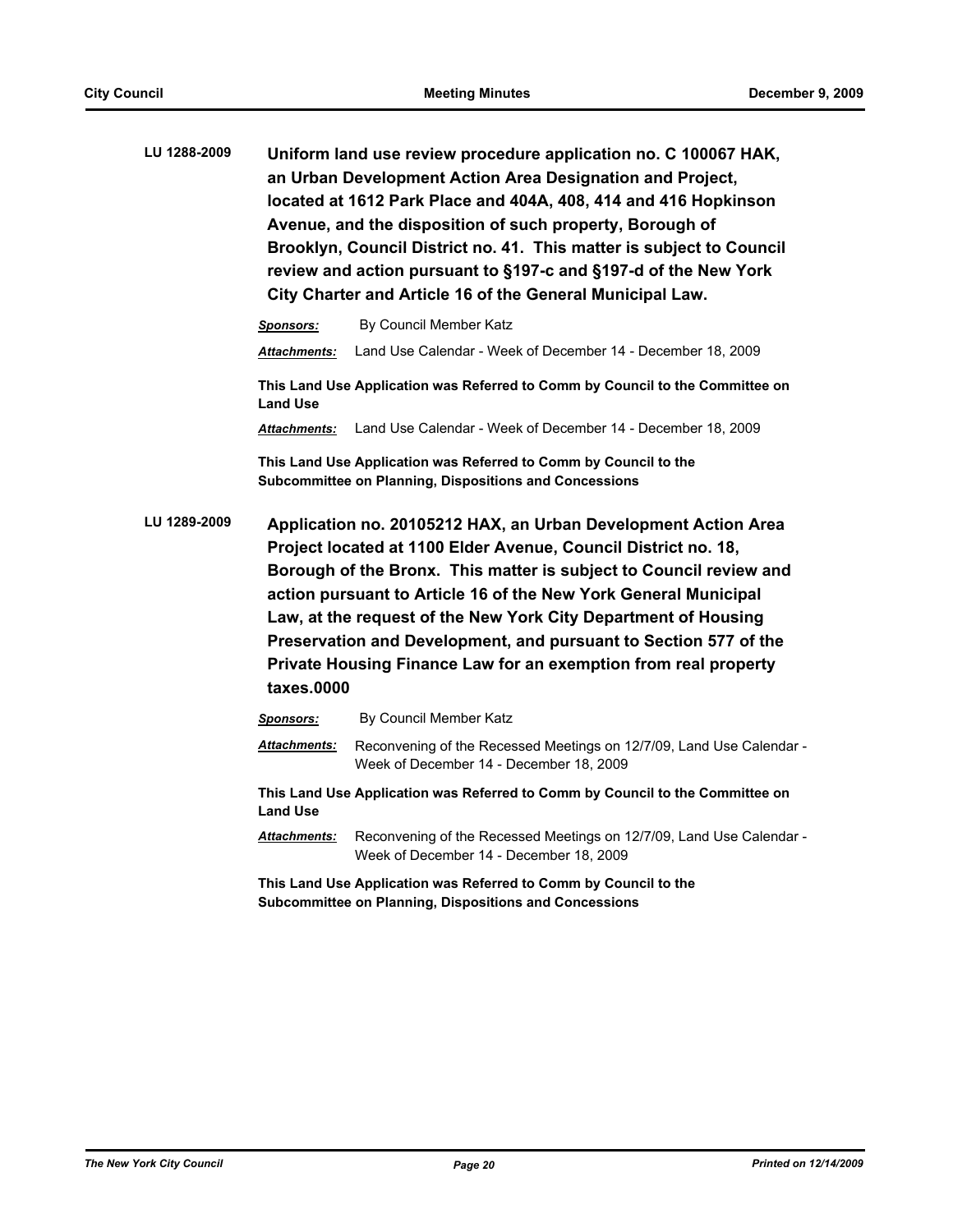| LU 1290-2009 | Application no. 20105213 HAM, an Urban Development Action Area      |
|--------------|---------------------------------------------------------------------|
|              | Project located at 342 East 100th Street, Council District no. 8,   |
|              | Borough of Manhattan. This matter is subject to Council review      |
|              | and action pursuant to Article 16 of the New York General Municipal |
|              | Law, at the request of the New York City Department of Housing      |
|              | Preservation and Development, and pursuant to Section 577 of the    |
|              | Private Housing Finance Law for an exemption from real property     |
|              | taxes.                                                              |

|              | <b>Sponsors:</b>    | By Council Member Katz                                                                                                                                                                                                                                                                                                                             |
|--------------|---------------------|----------------------------------------------------------------------------------------------------------------------------------------------------------------------------------------------------------------------------------------------------------------------------------------------------------------------------------------------------|
|              | <b>Attachments:</b> | Reconvening of the Recessed Meetings on 12/7/09, Land Use Calendar -<br>Week of December 14 - December 18, 2009                                                                                                                                                                                                                                    |
|              | <b>Land Use</b>     | This Land Use Application was Referred to Comm by Council to the Committee on                                                                                                                                                                                                                                                                      |
|              | <b>Attachments:</b> | Reconvening of the Recessed Meetings on 12/7/09, Land Use Calendar -<br>Week of December 14 - December 18, 2009                                                                                                                                                                                                                                    |
|              |                     | This Land Use Application was Referred to Comm by Council to the<br><b>Subcommittee on Planning, Dispositions and Concessions</b>                                                                                                                                                                                                                  |
| LU 1291-2009 |                     | Application no. 20105214 HAM, an Urban Development Action Area<br>Project located at 310-312 West 122nd Street, Council District no. 9,<br>Borough of Manhattan. This matter is subject to Council review<br>and action pursuant to Article 16 of the New York General Municipal<br>Law, at the request of the New York City Department of Housing |
|              | taxes.              | Preservation and Development, and pursuant to Section 577 of the<br>Private Housing Finance Law for an exemption from real property                                                                                                                                                                                                                |
|              | <b>Sponsors:</b>    | By Council Member Katz                                                                                                                                                                                                                                                                                                                             |
|              | <b>Attachments:</b> | Reconvening of the Recessed Meetings on 12/7/09, Land Use Calendar -<br>Week of December 14 - December 18, 2009                                                                                                                                                                                                                                    |
|              | <b>Land Use</b>     | This Land Use Application was Referred to Comm by Council to the Committee on                                                                                                                                                                                                                                                                      |

**This Land Use Application was Referred to Comm by Council to the Subcommittee on Planning, Dispositions and Concessions**